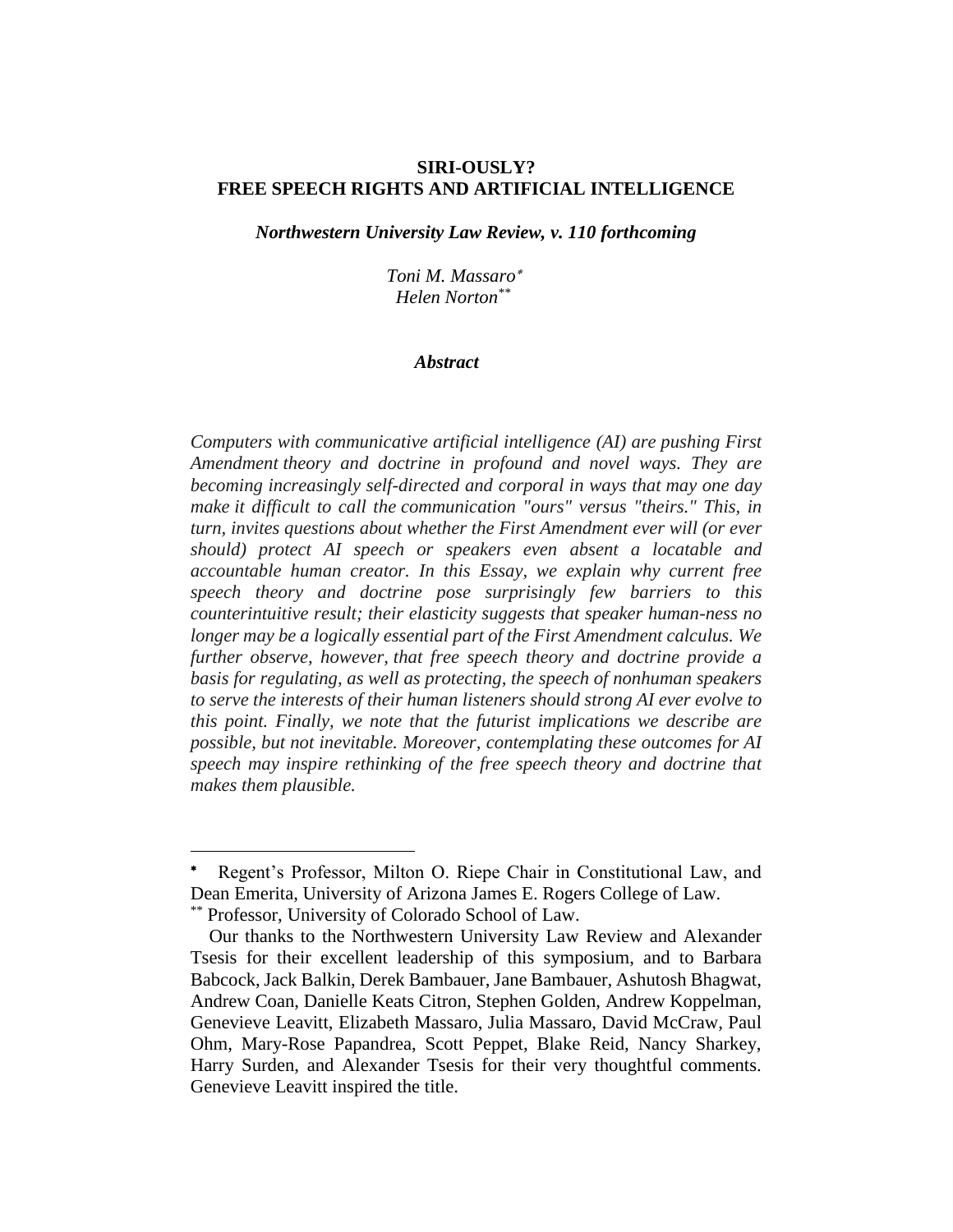# **TABLE OF CONTENTS**

INTRODUCTION……………………………………………………...

I. FREE SPEECH THEORY AND STRONG AI SPEAKERS………………

A. ARGUMENTS BASED ON DEMOCRACY AND SELF-GOVERNANCE B. ARGUMENTS BASED ON THE MARKETPLACE OF IDEAS

C. ARGUMENTS BASED ON AUTONOMY

II. FREE SPEECH DOCTRINE AND STRONG AI SPEAKERS………….

A. THE PROTECTION OF NONTRADITIONAL SPEAKERS B. THE PROTECTION OF NONTRADITIONAL CONTENT C. POTENTIAL LIMITS AND DISTINCTIONS: SPEECH OR CONDUCT?

III. WHAT NEXT? IMPLICATIONS AND NEXT STEPS……………….

CONCLUSION………………………………………………………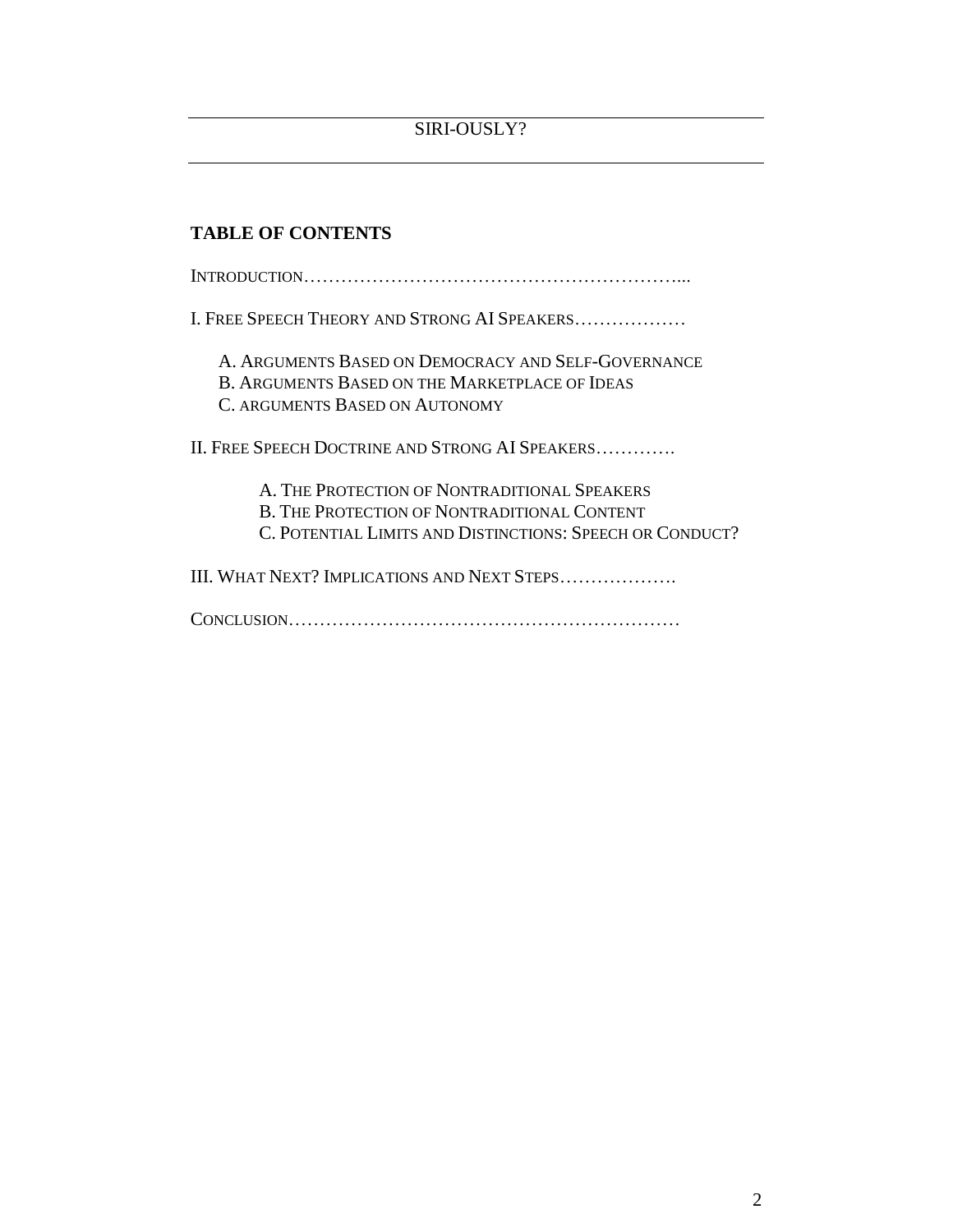#### **INTRODUCTION**

We live in an age where vast amounts of information and communication are produced, gathered, synthesized, and disseminated through increasingly sophisticated expressive technologies. Humans have achieved unprecedented mastery over computerized services and products that "speak" in different ways, even as new forms of communicative technology seem to have gained considerable dominion over us.

We welcome their movie, restaurant, and book selections, not to mention their ability to guide airplanes and surgeons, keep us safer from domestic and foreign perils, help us avoid bad financial and health decisions, and foil sneaky consumer scams. We find eerie comfort in Siri's liquid voice as it (she?) answers our random questions and wake-up call requests, and we gratefully obey the stern *Garmin* admonition to make a U-turn as soon as safely possible when we have lost our way in a foreign place.

But we are ambivalent about this heightened computerized attention to and fulfillment of our basic needs. The Spike Jonze movie HER captures this eloquently. We are guided through a fantasy about technology designed with sufficient human-like qualities to relieve loneliness -- one of the most powerful sources of human suffering. Then we confront the dystopian downside of love for an operating system that has no programmed capacity for genuine regret or fidelity. It does not care for us, in the end, any more than the most uncaring humans do.

We also worry that these highly anthropomorphized but not human creations are controlling us more than we intended. Barbie dolls, automobiles, and other consumer products now can communicate about us via the Internet with other computers and devices.<sup>1</sup> Algorithms drive the stock market, credit decisions, and social reputation in ways few of us understand.<sup>2</sup>

<sup>&</sup>lt;sup>1</sup> See Irina D. Manta, *Hello Barbie: First They Will Monitor You, Then They Will Discriminate Against You. Perfectly*, 67 ALA. L. REV. -- (2015) (discussing the built-in hardware and software that permits these devices to interact with other devices).

<sup>2</sup> *See* FRANK PASQUALE, THE BLACK BOX SOCIETY: THE SECRET ALGORITHMS THAT CONTROL MONEY AND INFORMATION 29-35 (2015) (expressing concerns about data-driven management, given the opacity of data's origins and destinations, the risk of bias and error within them, and possible cascade effects if information in one piece of software is repeated in systems throughout the economy).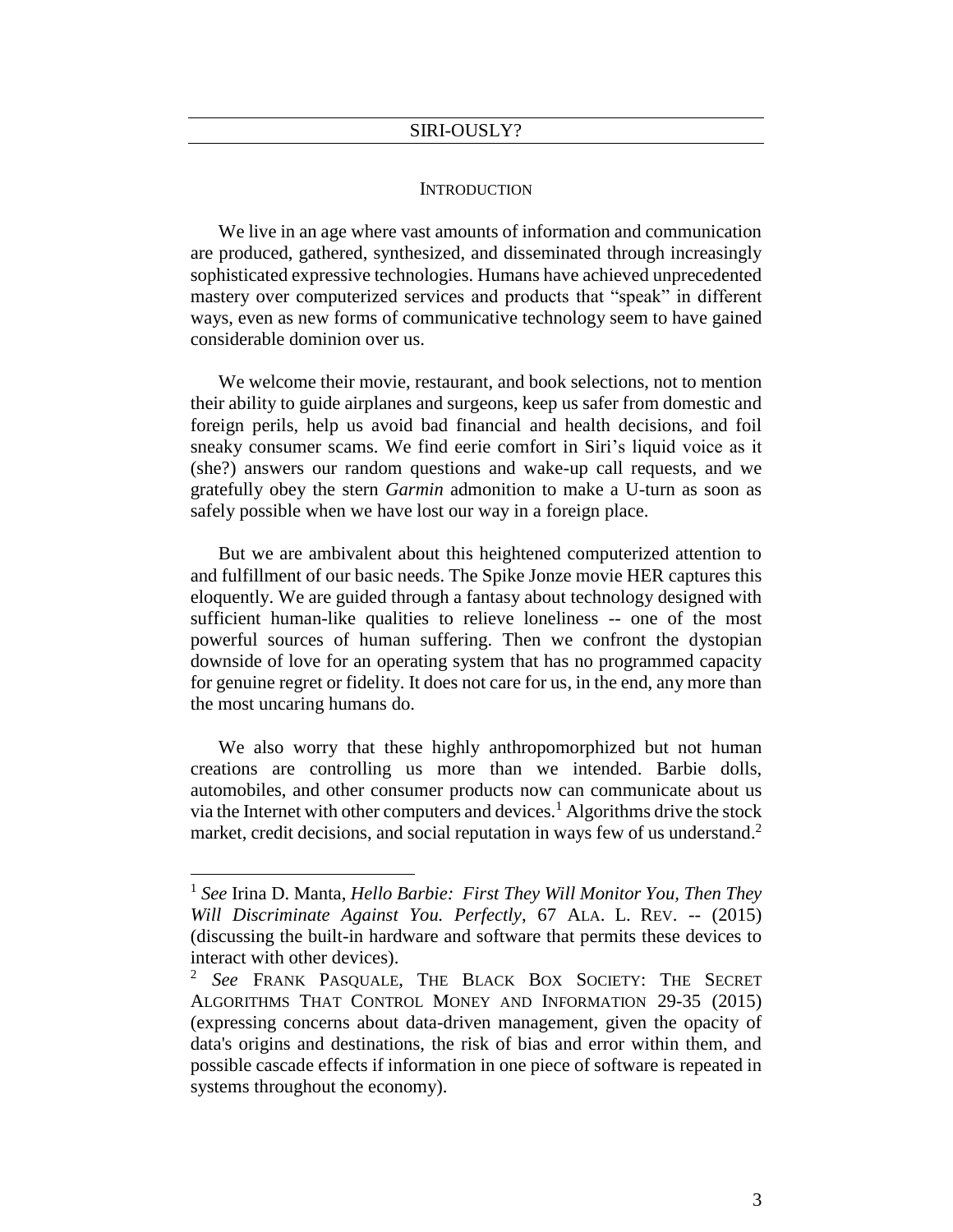Some computer companions "die" if left unattended and thus have the power to pull on our emotions. 3

The list of potentially life-altering communicative technologies grows daily. These developments provoke in us a mixture of apprehension and excitement. We are ambivalent in part because technology is like money: it is neither inherently good nor bad. Thus to declare it uniformly good or bad, useful or disruptive, presumptively protected from government regulation or presumptively subject to regulation, would be foolish. It should and will depend on context, and on what the new technology does to us and for us.

Our ambivalence also springs from the many unknowns. Much will depend on how artificial intelligence and other new technologies evolve. Like money –especially large concentrations of  $it$  – new technologies likely will change how we look at many settled conventions, including legal conventions. As Jack Balkin noted over a decade ago, new technologies can make salient what went unnoticed before.<sup>4</sup> They also may evade conventional legal categories in ways that will push courts to redefine the older categories, with effects we find difficult to fully imagine in advance.<sup>5</sup> Much of this will occur contextually, as the ways in which humans actually use new technologies shape the legal doctrine designed to govern them. But significant legal change, including constitutional change, seems inevitable.

To be sure, the prospect of change is old news. That new machines can destabilize or compel adjustments to old legal orders is an enduring problem. That machines can improve human lives but also cause human suffering likewise is no surprise. We have a long history of managing the challenges that machines can pose to our legal and constitutional certitudes.

We now face such challenges in First Amendment law as computers gain exceptional speech-relevant capacities. Modern computers can gather, create,

<sup>3</sup> *See* ROSALIND W. PICARD, AFFECTIVE COMPUTING, 109-111 (1997) (2000 first paperback ed.) (describing a virtual pet that the owner must feed, groom and play with to prevent it from "dying" of neglect).

<sup>4</sup> Jack M. Balkin, *Digital Speech and Democratic Culture: A Theory of Freedom of Expression for the Information Society*, 79 N.Y.U. L. REV. 1 (2005).

<sup>5</sup> *See, e.g., infra* note 94 and accompanying text (explaining how current defamation law may map poorly onto computer speech).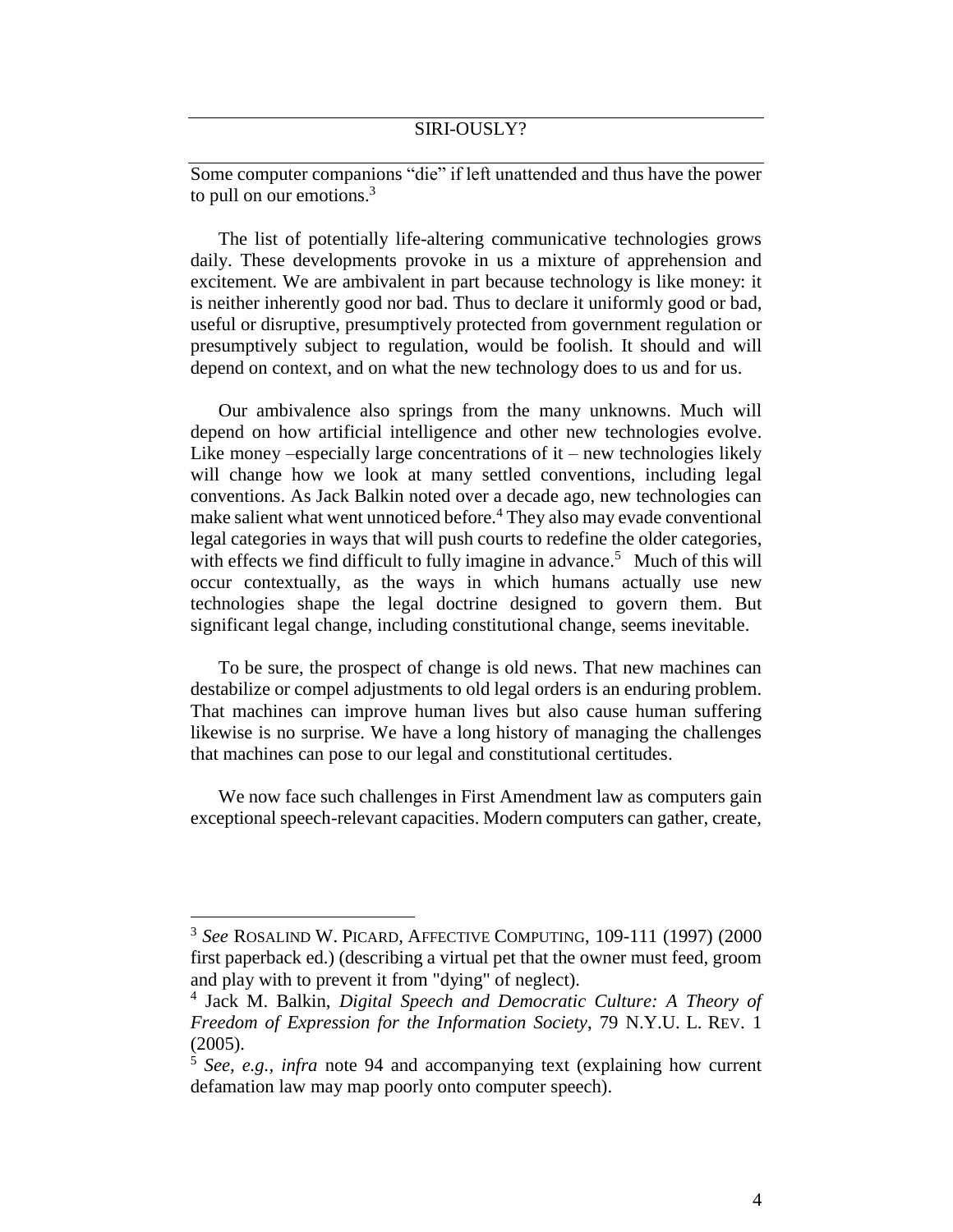synthesize, and transmit vast seas of information even as they become more "human-like:" they are increasingly interactive, affective, and corporal.<sup>6</sup>

Such computer speakers also are increasingly self-directed or "autonomous" – which is to say, the computer generates content further afield from human direction. Some forms of artificial intelligence (AI) already are better speakers than humans in certain respects, given their superior ability to evade some of the distortions of bias and baser emotions, their immunity from fatigue or boredom, and their capacity to manage complex ideas in ways mere humans cannot. Scientists also are at work designing computers with enhanced emotional intelligence and other features that may narrow the gap between the capacities of human and computer speakers.<sup>7</sup> At some point, one might imagine, such computer speakers may be disconnected enough and smart enough to say that the speech they produce is *theirs,* not "ours," with no human creator or director in sight.

This Essay considers the potential First Amendment consequences of such an evolution. More specifically, it engages in a thought experiment as to whether computer speakers with strong AI might ever be treated as speakers protected by the First Amendment.<sup>8</sup>

We conclude that this is entirely plausible. We do not mean to overclaim: we are not insisting that free speech law *requires* First

<sup>6</sup> Illa Reza Nourbakhsh describes robots as "a new form of living glue between our physical world and the digital universe we have created. . . . They will be embedded in our physical spaces – our sidewalks, bedrooms, and parks – and they will have minds of their own thanks to artificial intelligence." ROBOT FUTURES xiv-xv (2013).

<sup>7</sup> *See* THE OXFORD HANDBOOK OF AFFECTIVE COMPUTING (Rafael A. Calvo, Sidney K. D'Mello, Jonathan Gratch & Arvid Kappas, eds. 2015); RAFAEL A. CALVO AND DORIAN PETERS, POSITIVE COMPUTING: TECHNOLOGY FOR WELLBEING AND HUMAN POTENTIAL (2014); PICARD, *supra* note 3; BLUEPRINT FOR AFFECTIVE COMPUTING: A SOURCEBOOK (Klaus R. Scherer, Tanja Banzger, and Etienne B. Roesch, eds. 2010).

<sup>8</sup> We refer to these as-yet-hypothetical machines that *actually* think as "strong AIs," as opposed to "weak AI" machines that act "*as if* they were intelligent." STUART RUSSELL AND PETER NORVIG, ARTIFICIAL INTELLIGENCE: AMODERN APPROACH 1020 (2010 third ed.); *see also* Harry Surden, *Machine Learning and Law,* 89 WASH. L. REV. 87, 97 (2014) (describing ways in which machines can "learn" through employing heuristics and proxies "that ultimately arrive at the same or similar results as would have been produced by a similarly situated intelligent person employing higher order cognitive processes and training").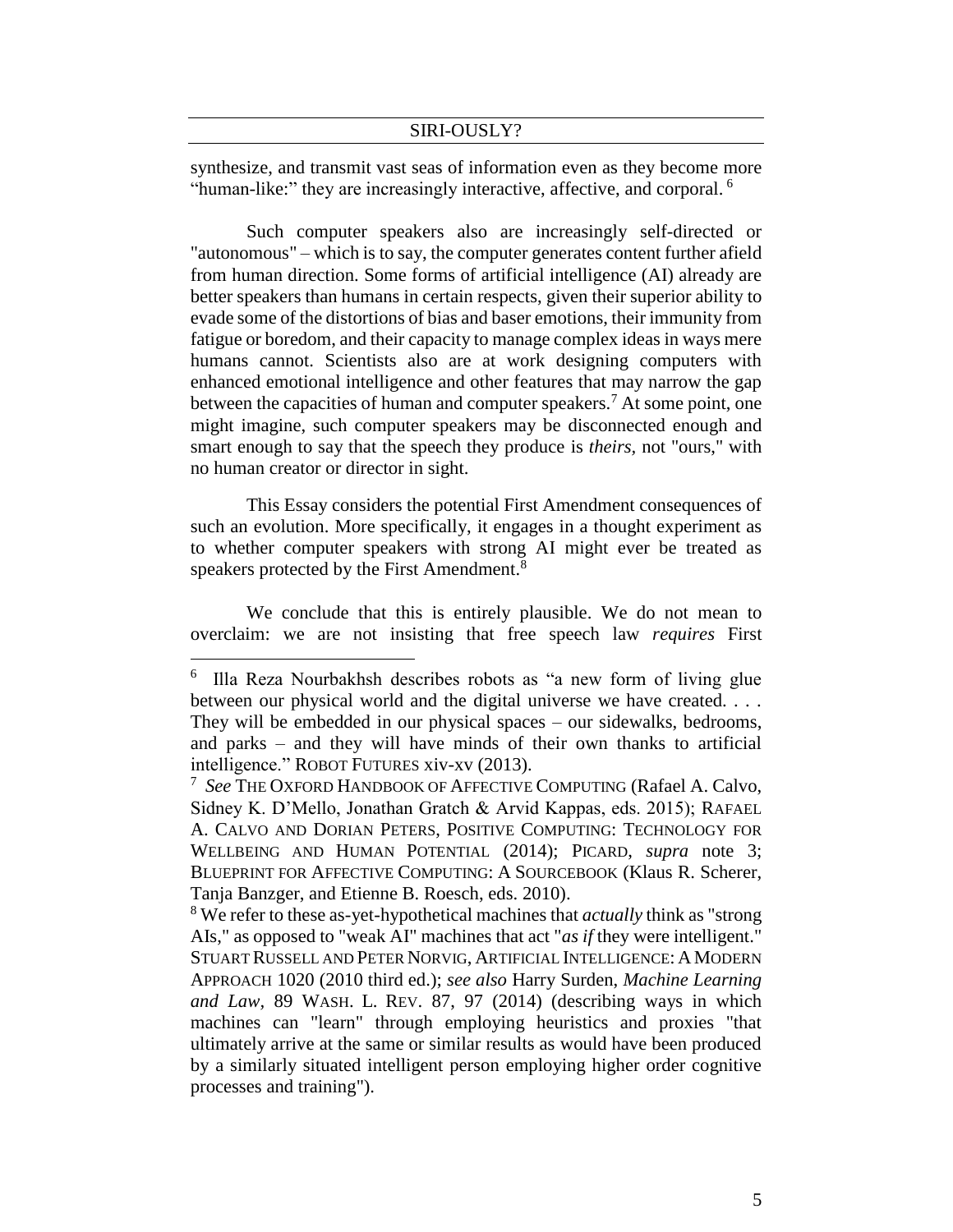Amendment protections for computer speakers, nor are we insisting that strong AI inevitably will happen.<sup>9</sup> To be clear, we understand that as communicative technologies continue to develop, their trajectory towards the strong AI of our imagination remains very uncertain. We point out simply that very little in foundational free speech theory and doctrine rules out protection for these as-yet-hypothetical speakers.

Imagine, for example, a Supreme Court case called *Robots United* that involves a First Amendment challenge to the government's regulation of speech by a robot with strong AI, where the regulation restricts speech on a matter of public concern based on the expression's content and its speaker's identity. Judy Jetson -- a former Solicitor General of the United States now representing private parties -- is the robot's lawyer and argues that the robot itself has free speech rights. Nobody in the courtroom laughs out loud, though some remain skeptical. The justices realize that precedent already affords free speech protection to the speech of artificial entities as well as to those who lack fully mature autonomous capacity. Indeed, the case law hinges more on pragmatism and on expression's informational value than on any philosophical purity about speaker personhood or rights. This audiencefocused perspective may lead the Court to a remarkable conclusion: speaker humanness may be a sufficient but not logically essential part of its theoretical and doctrinal constitutional calculus.<sup>10</sup> Judy Jetson and her robot client may prevail.

Many no doubt will resist this conclusion. Their first response may be "No speech rights for computers!" Constitutional rights, they will insist, should attach to the humans who create and use the technologies, but not to the tools themselves (and to date we can still identify a human speaker as the "rights holder" in the variety of technologies that currently exist). Many will likely feel that computers with strong AI always will be "missing something" that humans possess and that seems indispensable to free speech rights.<sup>11</sup>

<sup>9</sup> See, *e.g.,* Ryan Calo, *Robotics and the Lessons of Cyberlaw*, \_\_CAL. L.REV.

 $\frac{1}{2}$  \*116 (2015) ("Little in the literature gives me confidence that artificial intelligence will approximate human intelligence in the foreseeable future. There are analytic and technical reasons to believe robots will never think like people.").

<sup>10</sup> *See* Toni M. Massaro, *Some Realism About Constitutional Liberalism*, 28 CONST. COMMENT. 383 (2013) (discussing the tension between liberal rights and communitarian ends posed by constitutional liberalism and free speech libertarianism).

<sup>11</sup> *See* Lawrence B. Solum, *Legal Personhood for Artificial Intelligences*, 70 N.C. L. REV. 1231, 1262-76 (1992); *see also infra* notes 32-51 and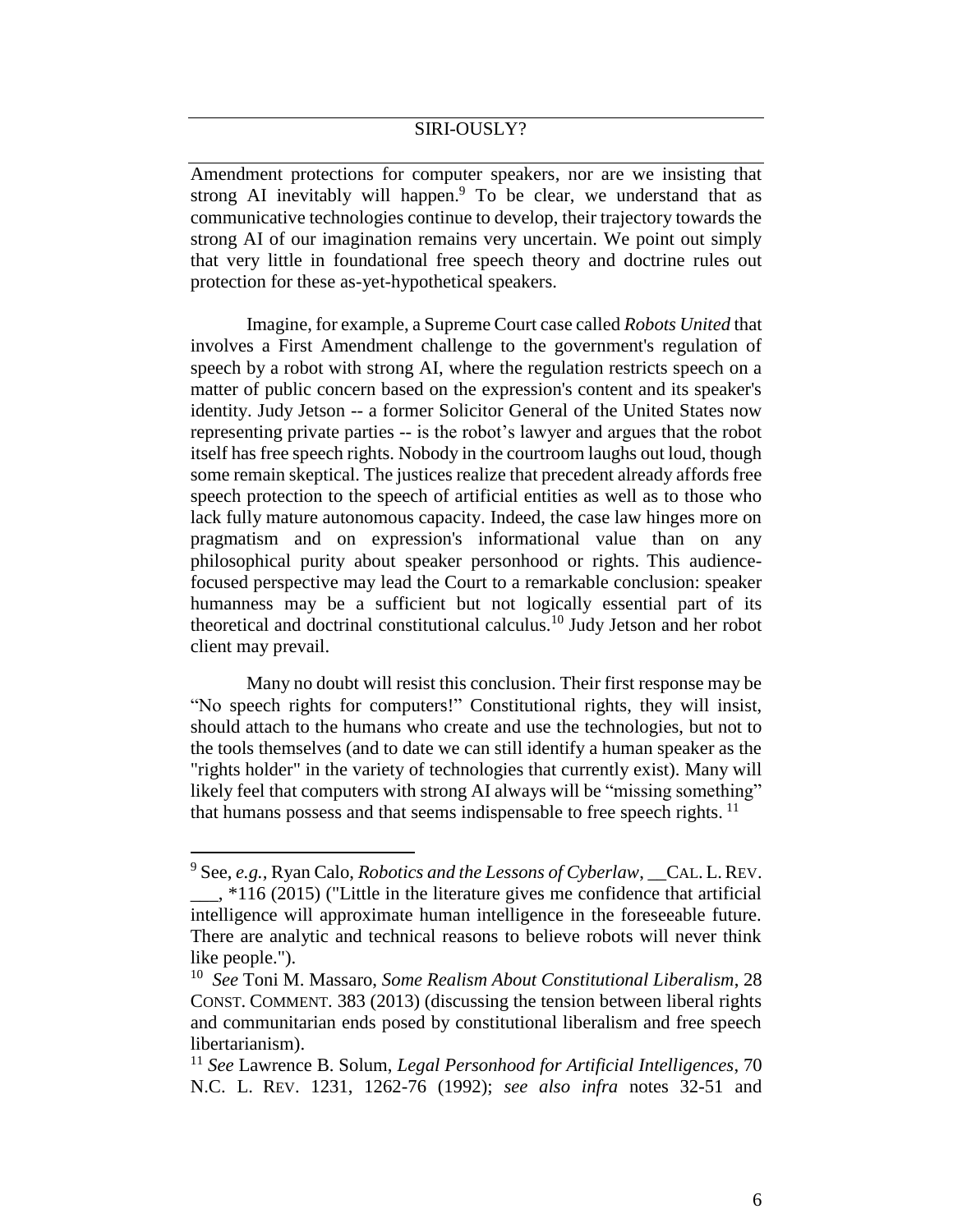We understand these intuitions, but we explain that surprisingly little in contemporary First Amendment theory or doctrine blocks the path towards strong AI speakers' First Amendment protection. Moreover, because speech generated by computers can offer enormous value to human listeners (and other human users), the risk that government suppression of that speech will compromise important free speech interests further points toward protection of such speakers. Imagine, for example, an Orwellian government that restricts AI speech that does not sing the government's tune. If interpreting the First Amendment to protect strong AIs as speakers is necessary to prevent this, courts may well do so.

At the same time, the choice to protect such speakers carries its own sobering risks. Like corporations, smart machines and their outputs already wield great social and economic power and -- as is also the case of corporations -- they already have the capacity to inflict grave harms to human autonomy, dignity, equality, and property. With fortified constitutional armor, new technologies may deflect worthy forms of government regulation and thus alter the relationship between humans and machines in profound and unfortunate ways.

On the other hand, these problems may be judicially manageable, as free speech theory and doctrine also contain pockets of resistance to

accompanying text. The arrow, though, points in both directions, as demonstrated by emerging debates about the enhancement of humans and moral rights. *See generally* Allen Buchanan, BEYOND HUMANITY 209-36, 214 (2011) (discussing the moral rights implications of bio-medically enhanced humans, and how humanness may be a sufficient but not necessary predicate to rights if "post-humans" were to have capabilities or interests that ground rights). The ultimate questions about whether AI resembles human intelligence enough for legal purposes are inherently interdisciplinary. *See* Stuart Watt, *Can People Think? Or Machines?*, in PARSING THE TURING TEST: PHILOSOPHICAL AND METHODOLOGICAL ISSUES IN THE QUEST FOR THE THINKING COMPUTER 301-18 (Robert Epstein, Gary Roberts and Grace Beber, eds. 2009). *Cf*. Jonathan Zittrain, *Ubiquitous Human Computing,* 386 PHIL. TRANS. R. SOC. 3813, 3813, 3817 (July 31, 2008) (discussing development of "cheap and plentiful sensors, fast processors and high-speed saturating wireless networks . . . that may allow much human *thinking* to be as far as we like from the people initiating it and using its results" and noting that "[i]n discovering how to farm out through the Net the tasks that computers cannot do, we may find ourselves treating – and making – people more like computers.") (emphasis in original).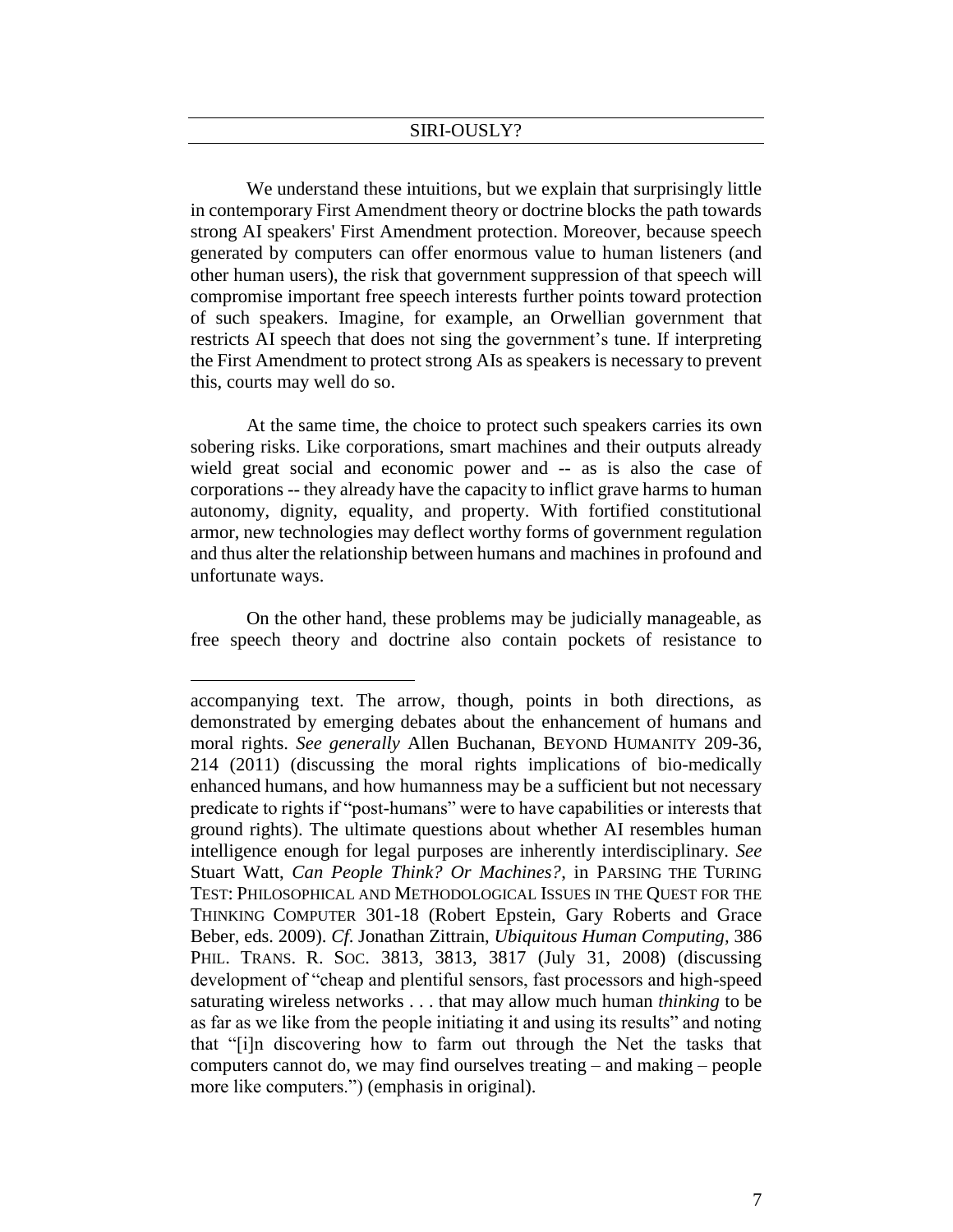unbounded speech protection on which courts can draw to regulate computer speakers. This is especially the case where the communicative relationship calls for us to privilege listeners' First Amendment interests and thus permit content-based regulation designed to address the harms of certain expression. In short, interpreting the First Amendment to protect strong AI speakers would not necessarily mean that human needs no longer play the primary role in the First Amendment analysis.

We also anticipate concerns about the practical and normative difficulties in giving free speech rights to strong AI speakers. We see these difficulties too. But law may adapt to these difficulties to address harmful consequences while preserving valuable speech, as the normative and practical concerns might well inspire closer examination and even revision of the free speech doctrine and theory we now have.

For example, because the prospect of conferring free speech rights on nonhuman speakers may be counterintuitive and perhaps deeply troubling to many, it may inspire a shift in doctrine. In other words, even though *Citizens United* and a range of other developments have pushed us in the "speech, not speakers" direction,  $12$  the logical extension of continuing in that direction may be so uncomfortable that it inspires a rethinking of current theory and doctrine. As just one possibility, recall that although corporations have been held to be First Amendment rights holders, they have long been considered to hold "derivative" First Amendment rights to speak in ways that inform natural persons, rather than holding rights for their own sake or "in their own right."<sup>13</sup> Courts may similarly treat strong AI speakers only as derivative rights holders, with rights that may differ from those held by natural persons. In short, nothing we say here about the implications of existing law and theory means these foundations could not be, or should not be, revised.

<sup>12</sup> *See* Citizens United v. Federal Elections Comm'n, 558 U.S. 310, 392-93 (2010) (Scalia, J., concurring) ("The [First] Amendment is written in terms of 'speech,' not speakers.").

<sup>&</sup>lt;sup>13</sup> *See infra* notes 19-23 and accompanying text for a discussion of the First Amendment rights of "derivative" rights holders like corporations. The longstanding premise that corporate speakers are not dignitary speakers in their own right, however, now faces growing pressure. *See, e.g.,* Rodney Smolla, *Free the Fortune 500! The Debate over Corporate Speech and the First Amendment*, 54 CASE W. RES. L. REV. 1277, 1295-96 (2004) (noting a paradigm shift in which the focus of the Court's commercial speech doctrine "has moved from consumer protection to speaker protection").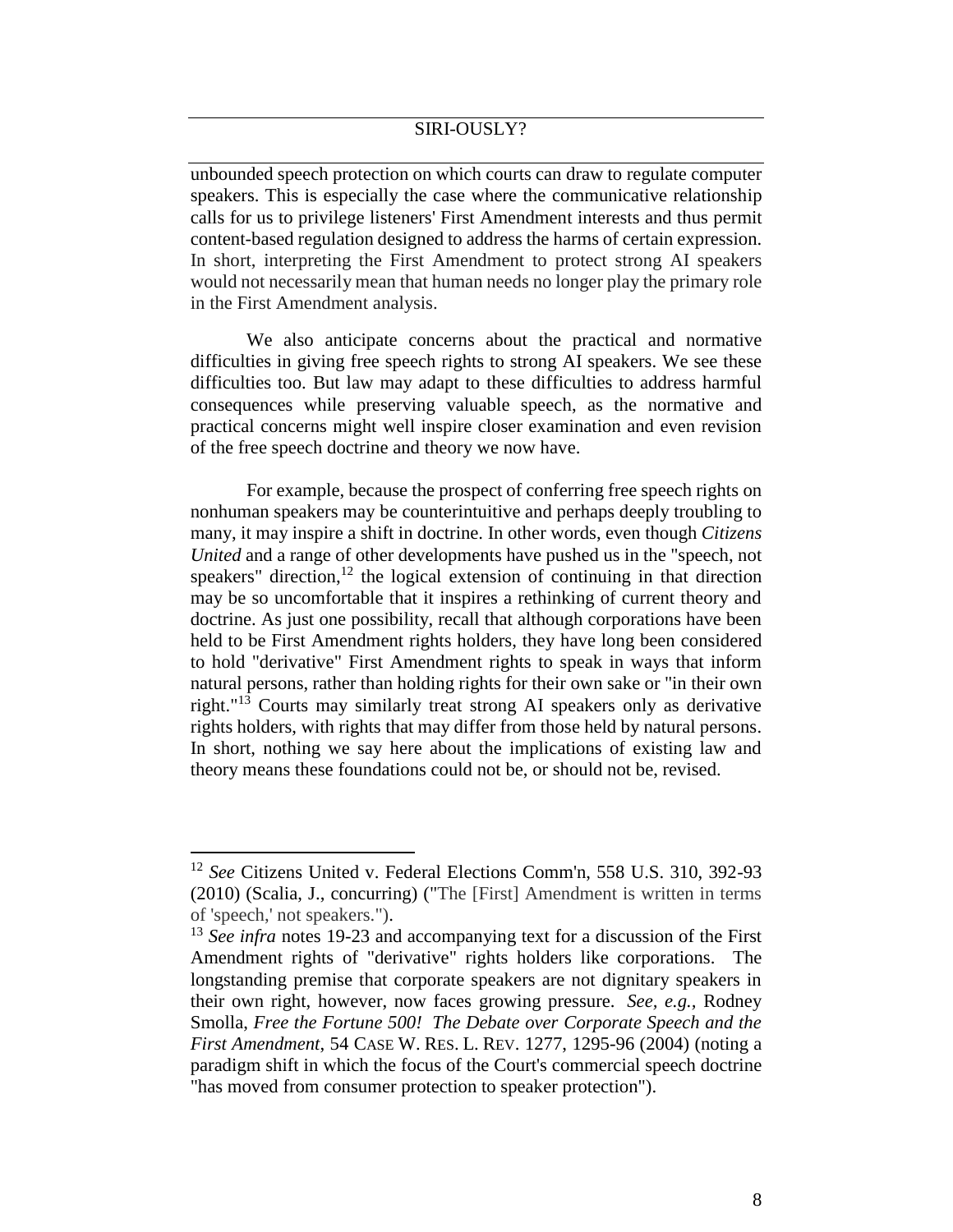In Parts I and II of this Essay, we explain why very little in current free speech theory or doctrine makes First Amendment protection contingent upon a human speaker. In Part III, we briefly outline some of the implications -- both positive and negative -- of this development, and discuss ways in which courts might manage those implications going forward.

#### I. FREE SPEECH THEORY AND STRONG AI SPEAKERS

This Part explains how the elasticity of modern theoretical free speech justifications makes it difficult to place non-human speakers wholly outside their embrace. Many similarities exist between much computer speech and human speech that we already protect, especially if we focus primarily on expression's value to listeners, rather than on its source.

As many have observed, there is no unifying theory of the First Amendment.<sup>14</sup> The most influential theories have been clustered into arguments from democracy and self-governance,<sup>15</sup> arguments based on a marketplace of ideas model,<sup>16</sup> and arguments from autonomy.<sup>17</sup> Each of the theories identifies freedom of thought as a central First Amendment concern. Each defines its boundaries mindful of ideals about a hoped-for greater good and assumes that it will produce something beneficial. Although the variations among them are relevant to how strong AI speakers fit in the free speech universe, none rules out such speakers as part of that universe. A brief survey demonstrates why.

<sup>14</sup> *See, e.g*., HARRY KALVEN, JR., A WORTHY TRADITION: FREEDOM OF SPEECH IN AMERICA 3 (Jamie Kalven, ed., 1988) ("The Court has not fashioned a single, general theory which would explain all of its decisions; rather, it has floated different principles for different problems.").

<sup>15</sup> *See, e.g.,* ALEXANDER MEIKLEJOHN, FREE SPEECH AND ITS RELATION TO SELF-GOVERNMENT (1948).

<sup>&</sup>lt;sup>16</sup> See Abrams v. United States, 2250 U.S. 616, 630 (Holmes, J., dissenting) ("[T]he best test of truth is the power of the thought to get itself accepted in the competition of the market, and that truth is the only ground upon which their wishes safely can be carried out").

<sup>17</sup> *See, e.g.,* RONALD DWORKIN, TAKING RIGHTS SERIOUSLY 201-05 (1977) (focusing on speaker dignity and respect); C. EDWIN BAKER, HUMAN LIBERTY AND FREEDOM OF SPEECH (1989) (emphasizing individualistic concerns and speaker liberty). We include Seana Shiffrin's work on a thinkerbased first amendment under the autonomy theory umbrella. *See* Seana Valentine Shiffrin, *A Thinker-Based Approach to Freedom of Speech,* 27 CONST. COMMENT. 283 (2011).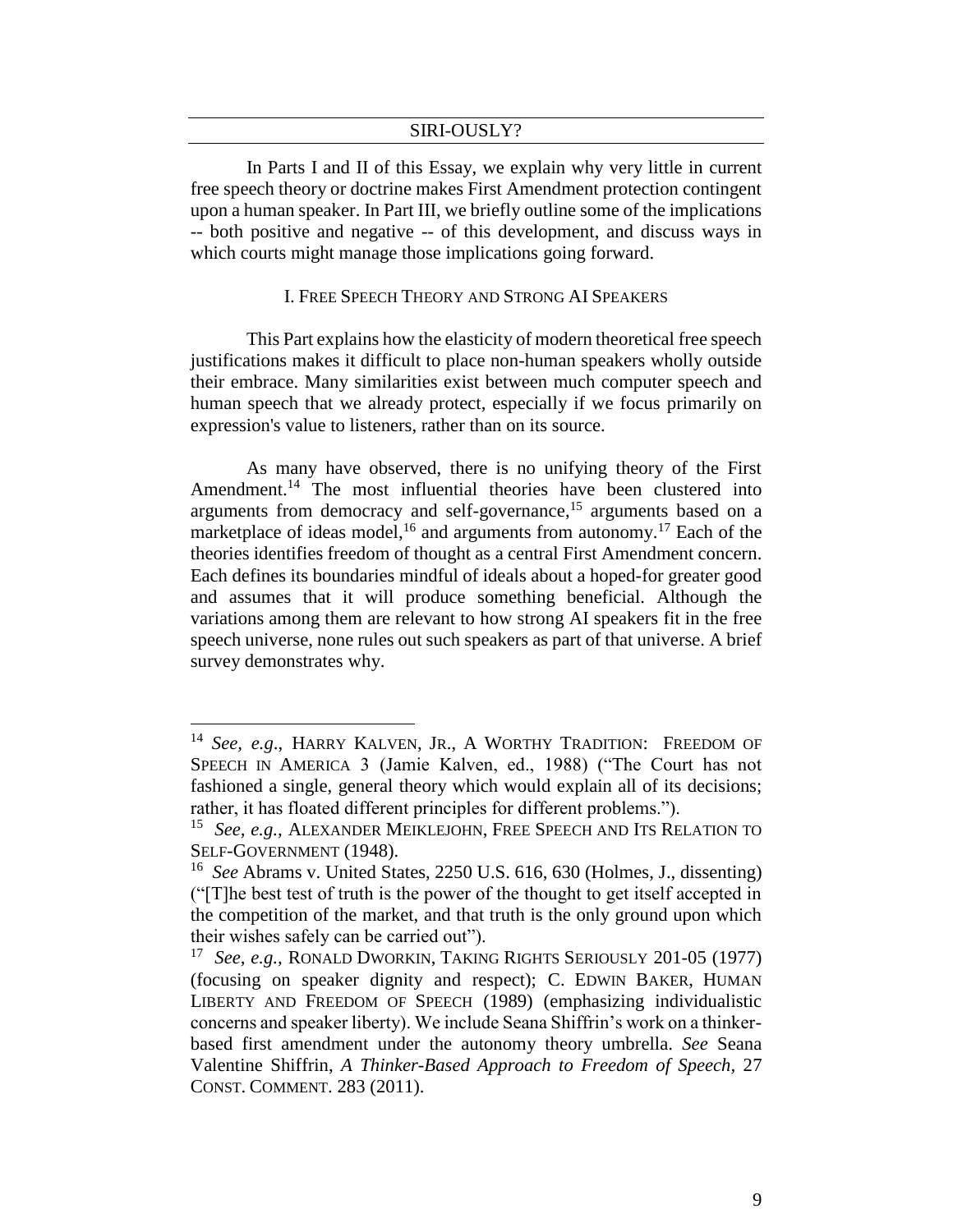# A. Arguments Based on Democracy and Self-Governance

Arguments rooted in democracy and self-governance link freedom of speech to the political cornerstones of liberal democracy and to notions of public discourse. For example, Alexander Meiklejohn famously noted that what matters for freedom of speech is not that all speak, but that "everything worth saying shall be said."<sup>18</sup> Taken literally, speaker identity should be irrelevant to Meiklejohn's inquiry, and strong AI speech should be protected no less than human speech provided that its speech contributes to the democratic process -- i.e., that it is "worth saying."

More recently, Robert Post draws his theory of freedom of expression from principles of self-government under which there must be "a chain of communication . . . 'sufficiently strong and discernible' to sustain the popular conviction that representatives spoke for the people whom they purported to represent."<sup>19</sup> For Post, the First Amendment is designed to protect such processes of democratic legitimation. <sup>20</sup> In his view, because corporations do not themselves "experience the value of democratic legitimation,"<sup>21</sup> they do not themselves hold free speech rights equivalent to individuals but instead hold "derivative" First Amendment rights to speak in ways that "may be useful to natural persons who seek to participate in public discourse."<sup>22</sup> In other words, corporations "do not possess original First Amendment rights to participate in public discourse as speakers," but they can be rights holders in ways that differ from natural persons.<sup>23</sup>

 $\overline{a}$ 

22 *Id*. at 79.

<sup>&</sup>lt;sup>18</sup> ALEXANDER MEIKLEJOHN, POLITICAL FREEDOM 26 (1965).

<sup>&</sup>lt;sup>19</sup> ROBERT C. POST, CITIZENS DIVIDED: CAMPAIGN FINANCE REFORM AND THE CONSTITUTION 8 (2015) (quoting James Wilson, Commentaries on the Constitution of the United States of America, 30-31 (1792)).

<sup>20</sup> *Id.* at 41.

<sup>21</sup> *Id.* at 69.

<sup>&</sup>lt;sup>23</sup> *Id.* at 74 ("[O]rdinary commercial corporations have neither the right nor the responsibility to contribute their views to public opinion. Instead, ordinary commercial corporations have the right only to publish such information as may be useful to natural persons who seek to participate in public discourse."). For example, in Post's view, the First Amendment permits government to compel speech by corporations in ways that would not be true for natural persons. *Id.* Post characterizes robots as similarly unable themselves to participate in democratic legitimation. *Id.* at 68 ("The value of democratic legitimation applies to persons, not to things. If there were a selfperpetuating viral communication on the Internet, it would not possess First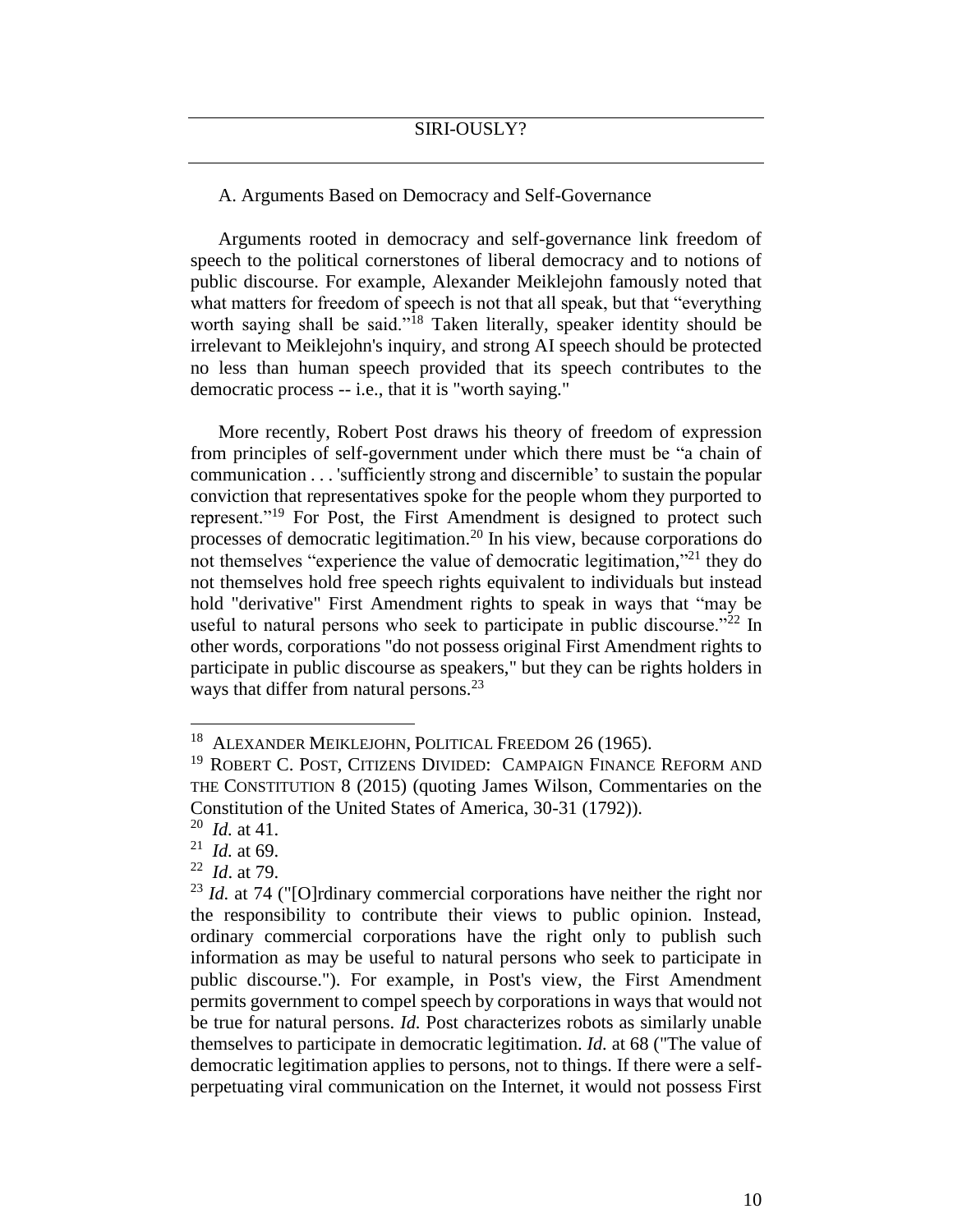The logical extension of Post's theory to strong AI speakers is that such speakers should also be protected if and when they produce information useful to natural persons who seek to participate in public discourse.<sup>24</sup> That a computer, not a human, produces that information should not matter. To be sure, under this view, limits can and should be imposed where the speech does not serve this audience-sensitive value, and strong AIs as derivative rights-holders may hold rights that differ from those held by natural persons.

Other democratic speech theorists, such as Jack Balkin, argue that emerging communicative technologies require a refocus of free speech theory to protect democratic culture. <sup>25</sup> Balkin defines democratic culture as "a culture in which individuals have a fair opportunity to participate in the forms of meaning making that constitute them as individuals.<sup> $26$ </sup> That is, he goes beyond representative democracy justifications for free speech. His primary anxiety is that technologies promise wider participation but also carry the means of controlling democratic participation in new ways, and he argues for attention to the latter in theorizing about First Amendment constraints on regulation of digital networks.<sup>27</sup> Balkin's account focuses directly on humanness when he notes that "Human beings are made out of culture. A democratic culture is valuable because it gives ordinary people a fair opportunity to participate in the creation and evolution of the processes of meaning-making that shape them and become part of them."<sup>28</sup> But he then adds that the "processes of meaning-making include both the ability to distribute those meanings and the ability to receive them."<sup>29</sup>

Amendment rights. This is because computer programs cannot experience the value of democratic legitimation. That is why the speech of robots does not form part of public discourse.").

 $^{24}$  Note that we are not attributing this view to Post; we argue instead it flows from his theory of democratic participation as the rationale for protecting speech.

<sup>25</sup> Balkin, *supra* note 4; *see also* Jack M. Balkin, *Cultural Democracy and the First Amendment*, 110 NW. U. L. REV. \_\_\_ (forthcoming 2016) (offering a liberty/democratic theory of free speech that considers the vast range of influences that shape human identity, and that uses the word "democratic" to mean "cultural participation –the freedom and the ability of individuals to participate in culture, and especially a digital culture.")

<sup>26</sup> Balkin, *supra* note 4, at 3.

<sup>27</sup> *Id.* at 2.

<sup>28</sup> *Id*. at 33.

<sup>29</sup> *Id*. at 37.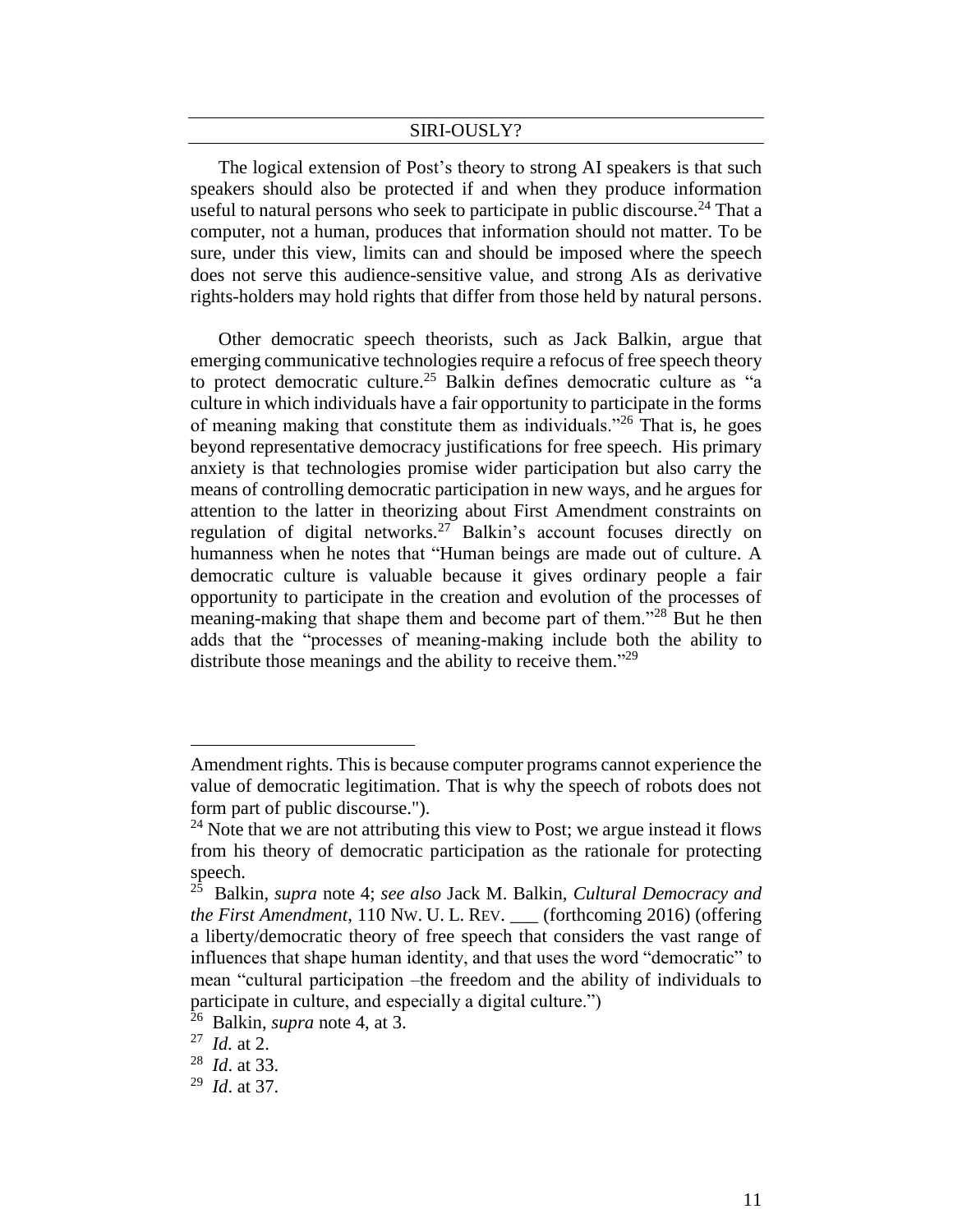Human creativity is sparked by an endless array of cultural stimuli, and AI speech can contribute to receivers' meaning-making too. Balkin's democratic culture perspective thus would not rule out cases in which strong AI speakers contribute to the democratic disco. Indeed, Balkin's more explicitly ecumenical account of how humans make meaning – from a wide variety of idiosyncratically relevant sources – renders such computer speech more obviously important than do more traditional, public discourse models.

B. Arguments Based on the Marketplace of Ideas

Like democracy-based theories, the marketplace-of-ideas justification for free speech rests largely on expression's instrumental value to listeners' enlightenment.<sup>30</sup> It too emphasizes the production of information regardless of source, and assumes that unfettered speakers facilitate listeners' discovery of truth and distribution of knowledge through a robust exchange of ideas. <sup>31</sup> If anything, it casts a wider net than self-governance theories in that it finds First Amendment value in a greater variety of speech that has nothing to do with democratic participation. Here too expression's nonhuman source does not strip it of its First Amendment value to human listeners.

C. Arguments Based on Autonomy

 $\overline{a}$ 

Autonomy-based theories are arguably both the most promising, as well as the most potentially limiting, sources of strong AI speakers' free speech rights. To the extent that they emphasize the autonomy of human listeners, of course, autonomy-based theories fortify arguments for strong AIs' free speech rights, as machines can and do produce information relevant to human listeners' autonomous decision-making.

<sup>30</sup> *See* FREDERICK SCHAUER, FREE SPEECH: A PHILOSOPHICAL ENQUIRY 15- 34 (1982); Vincent Blasi, *Holmes and the Marketplace of Ideas*, 2004 SUP. CT. REV. 1, 33-44.

<sup>31</sup> *See* Ronald A. Cass, *The Perils of Positive Thinking: Constitutional Interpretation and Negative First Amendment Theory*, 34 UCLA L. REV. 1405, 1411 (1987) (describing the values most often located at the heart of the First Amendment as including the search for truth and the discovery and dissemination of knowledge); Thomas I. Emerson, *First Amendment Doctrine and the Burger Court*, 68 CAL. L. REV. 422, 423 (1980) (same); Frederick Schauer, *The Boundaries of the First Amendment: A Preliminary Exploration of Constitutional Salience*, 117 HARV. L. REV. 1765, 1786 (2004) (same).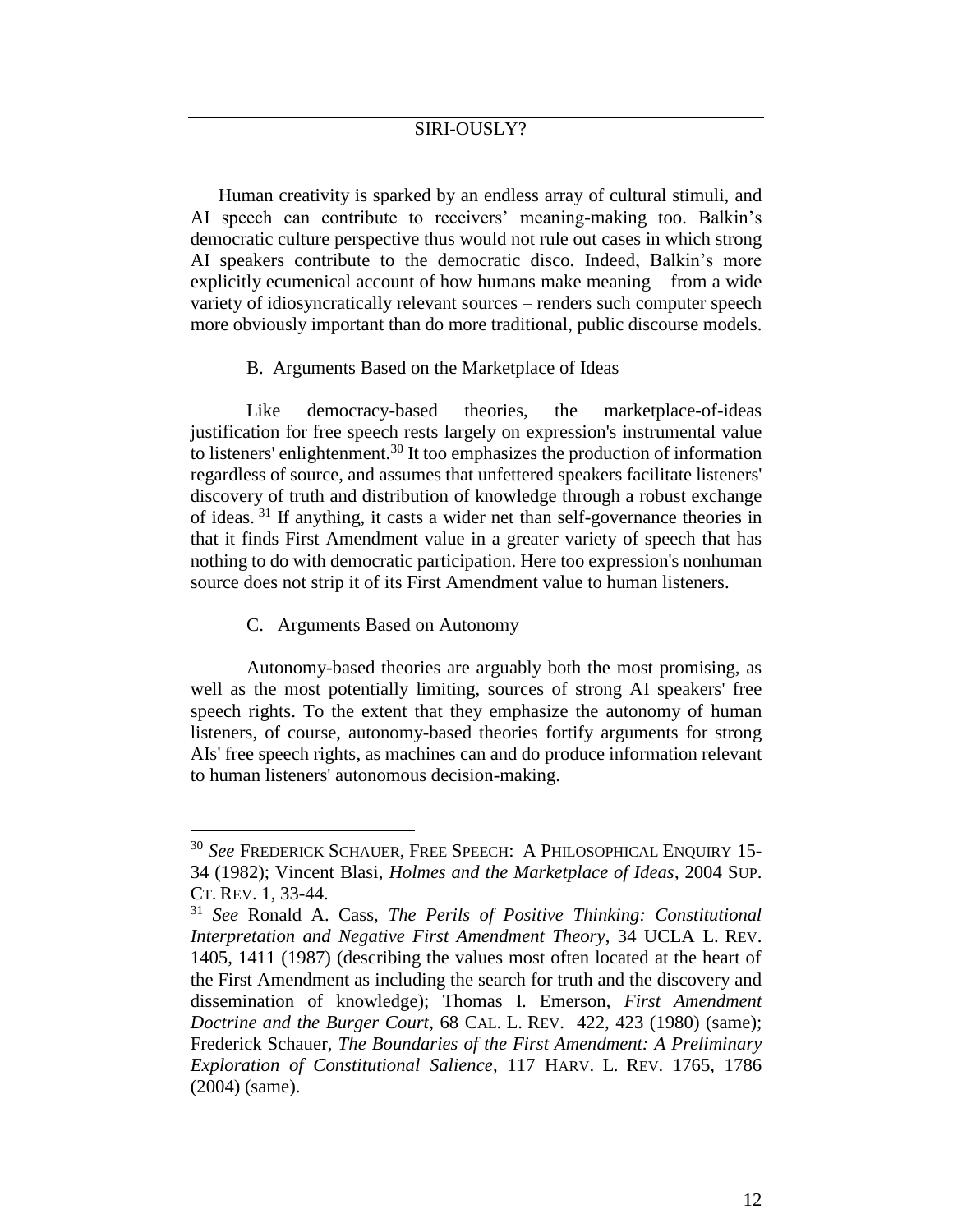Only theories based solely on *speaker* autonomy pose potential roadblocks for protecting strong AI speakers. Such arguments relate most directly to philosophical theories about the moral "person," and require a working definition of the sorts of qualities or attributes necessary to confer such a status. The late Joel Feinberg offered an illustrative example:

The characteristics that confer commonsense personhood are not arbitrary bases for rights and duties, such as race, sex, or species membership; rather, they are the traits that make sense out of rights and duties and without which those moral attributes would have no point or function. It is because people are conscious; have a sense of their personal identities; have plans, goals, and projects; experience emotions; are liable to pains, anxieties, and frustrations; can reason and bargain, and so on – it is because of these attributes that people have values and interests, desires and expectations of their own, including a stake in their own futures, and a personal well-being of a sort we cannot ascribe to unconscious or nonrational beings. Because of their developed capacities they can assume duties and responsibilities and can have and make claims on one another. Only because of their sense of self, their life plans, their value hierarchies, and their stakes in their own futures can they be ascribed fundamental rights.<sup>32</sup>

We are not the first to consider whether such notions of personhood should deny the possibility of constitutional rights for machine speakers. Over twenty years ago, Lawrence Solum directly addressed whether an AI should receive constitutional rights "for the AI's own sake."<sup>33</sup> Solum identified several ways in which AIs might be thought to be "missing something" for purposes of constitutional protection -- for example, they may lack souls, consciousness, intentionality, feelings, interests, and free will.<sup>34</sup> Solum nevertheless found it difficult to conclude that any of these "deficits" definitely ruled out machines' constitutional protection as speakers; indeed, he wondered whether they really were deficits.<sup>35</sup> In light of the many

<sup>32</sup> JOEL FEINBERG, FREEDOM & FULFILLMENT: PHILOSOPHICAL ESSAYS 52 (1992).

<sup>33</sup> Solum, *supra* note 11, at 1258-79.

<sup>34</sup> *Id*. at 1262-76.

<sup>35</sup> As for feelings and awareness of others, for example, Solum had this to say: "Emotion is a facet of human mentality, and if the human mind can be explained by the computational model, then emotion could turn out to be a computational process." *Id.* at 1270.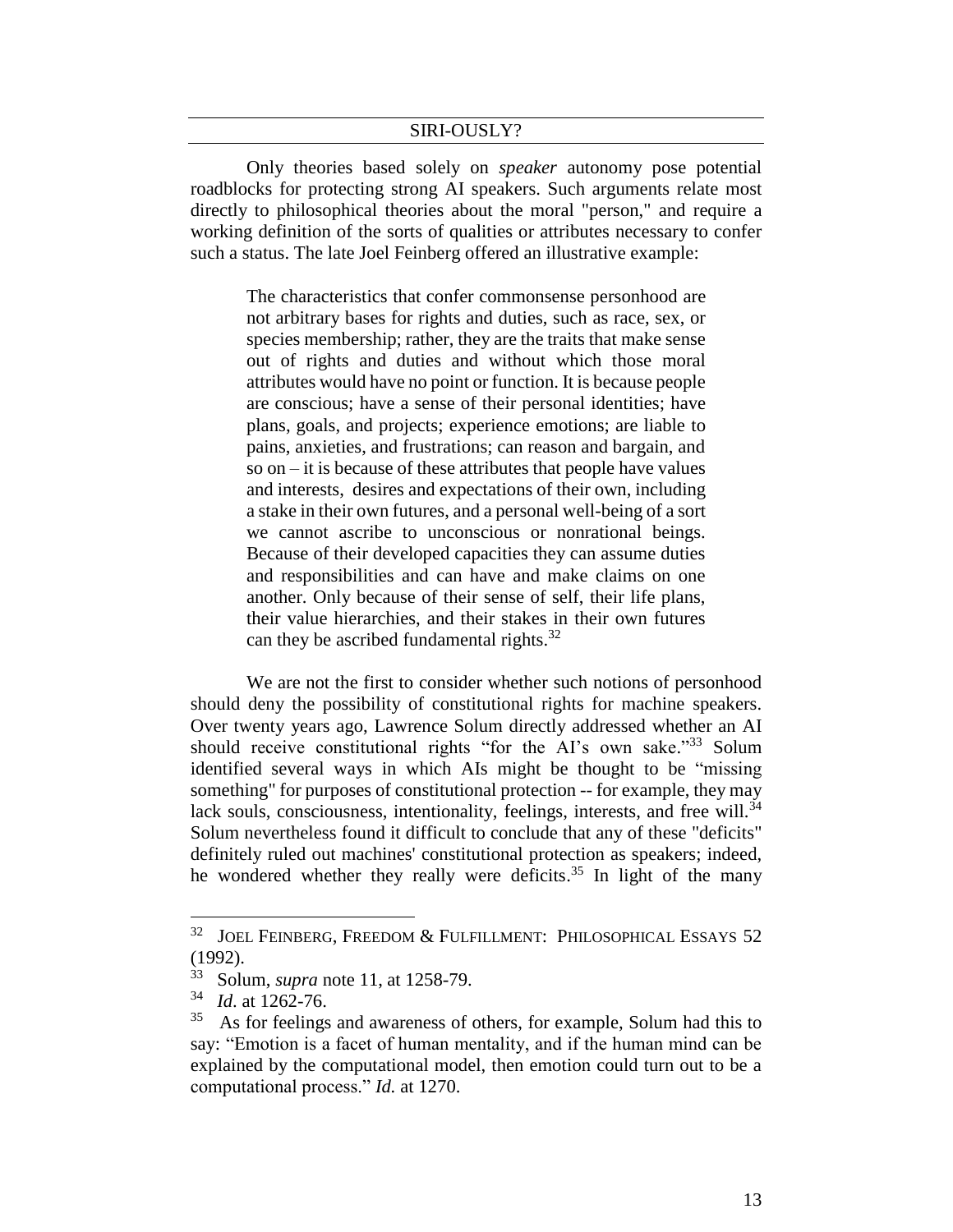unresolved questions about AIs' development, Solum concluded that "[i]f AIs behaved the right way and if cognitive science confirmed that the underlying processes producing these behaviors were relatively similar to the processes of the human mind, we would have very good reasons to treat AIs as persons."<sup>36</sup> In other words, the personhood barrier for First Amendment protections could be overcome either if we changed how we view "persons" for practical or other reasons, or if computers came to function in ways that satisfied our criteria for personhood.

We are now seeing changes in both areas. First, free speech theory has moved away from a construction of legal personhood that views speakers solely through an individual or animate lens. Speakers are increasingly defined in a practical, non-ontological sense that does not rely on the sorts of criteria for moral personhood identified by Feinberg (and others).<sup>37</sup> In a recent, thoughtful consideration of the role of personhood and rights for machines, for example, Samir Chopra and Laurence White conclude that "the granting of legal personality is a decision to grant an entity a bundle of rights and concomitant obligations. It is the nature of the rights and duties granted and the agent's abilities that prompt such a decision, not the physical makeup, internal constitution or other ineffable attributes of the entity."<sup>38</sup> Legal persons thus already include not only individuals, but also corporations, unions, municipalities, and even ships, though the law makes adjustments based on their material differences from humans.<sup>39</sup> "Legal persons" often hold a variety of legal (including constitutional) rights and duties even though they may be very different from "moral" or "natural" or "human" persons. They can sue and be sued, for example. Stating that some class of nonhuman speakers may be rights-holders in certain contexts simply means that that they are legal persons in those contexts -- and, to date, human status is not a

<sup>36</sup> *Id*. at 1286.

<sup>37</sup> *See* EVAN FOX-DECENT, SOVEREIGNTY'S PROMISE 38 (2011) ("The defining hallmark of liberalism is that the ultimate unit of moral value is the individual. For law, however, the unit to which rights and duties attach is the legal person. The two are not the same. An individual has legal personality, but so do a wide variety of groups, such as unions, corporations, communities, Indigenous people, and municipalities. The rule of law applies to legal persons and not just to individuals.").

<sup>38</sup> *See* SAMIR CHOPRA AND LAURENCE F. WHITE, A LEGAL THEORY FOR AUTONOMOUS ARTIFICIAL AGENTS 155 (2011).

<sup>39</sup> *Id.* at 157-58; *see also* Margaret M. Blair & Elizabeth Pollman, *The Derivative Nature of Corporate Constitutional Rights,* 56 WM. & MARY L. REV. 1673, 1678 (2015) (explaining how corporations, unlike natural persons, have long been treated as "derivative" rights-holders).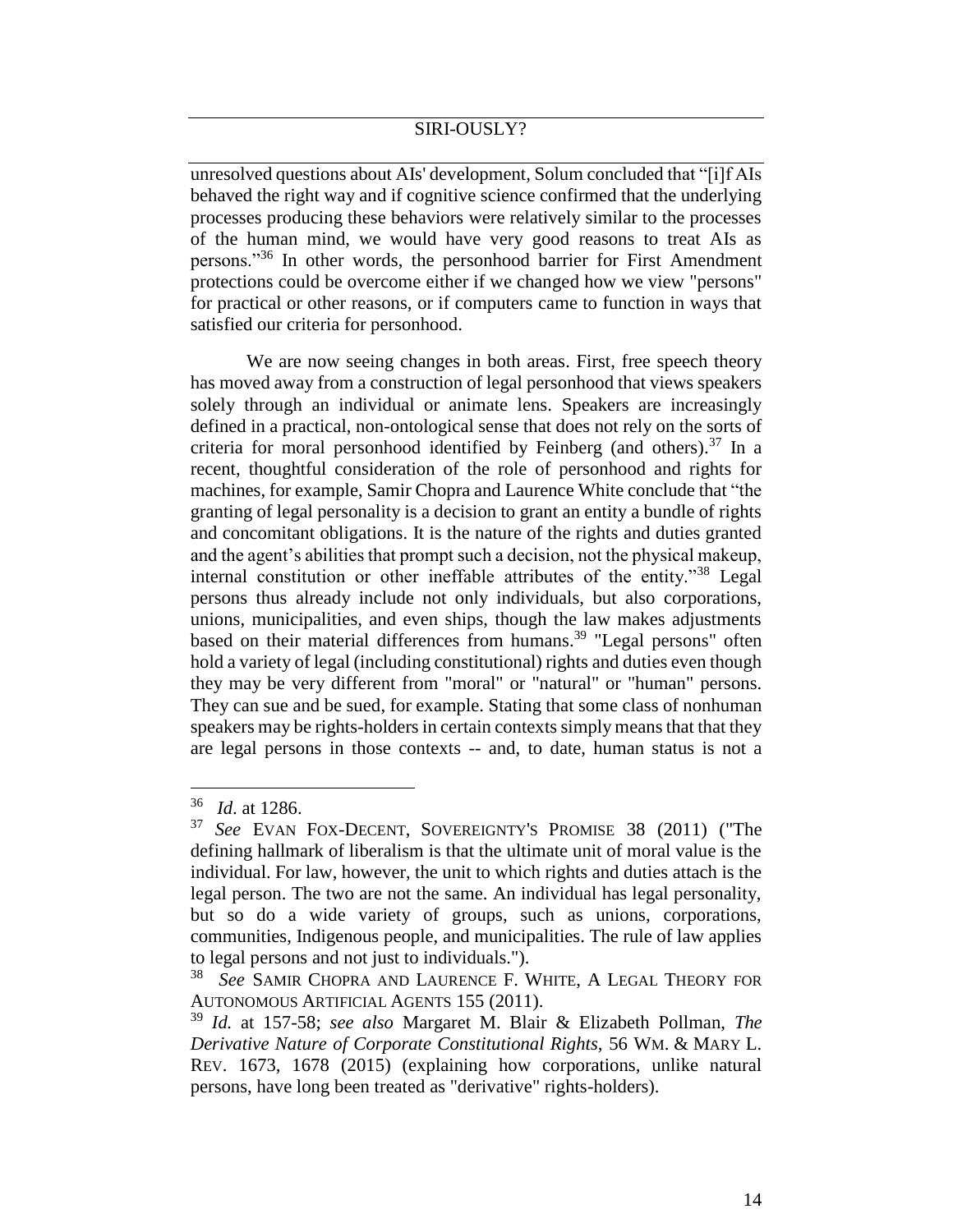necessary condition for legal personhood.<sup>40</sup> To be sure, not all rights are, or should be, necessarily available to all legal persons. For example, that a legal person has the right to sue and be sued -- or to speak -- does not necessarily mean that it has, or should have, the right to vote or a right to privacy.<sup>41</sup> In this Essay we take care to focus only on the possibility of free speech rights for strong AIs, and not on any other set of constitutional rights.

Second, technology is changing in ways that may at some point enable some computers to satisfy certain criteria for legal personhood. For example, one difference between computers and humans used to be human-like corporality. That difference is rapidly disappearing, as some computers are now being inserted into sophisticated and human-like physical shapes. As Ryan Calo recently observed, "[r]obots, more so than any technology in history, feel to us like social actors."<sup>42</sup> Although embodiment surely will affect many important legal and policy issues,<sup>43</sup> nothing in having a physical body need determine (though it may enhance) the "selfhood" principles of freedom of expression identified here.

Computers' inability to experience emotions offers another potential source of distinction. Computer-generated speech –whether robotic or detached from a human-like form -- does not entail a speaker in possession of human emotions, with emotions' speech-curbing as well as speechgenerative potential. Nor does a computer have the human need or desire, one

<sup>40</sup> *See* Solum, *supra* note 11, at 1238-39 (explaining how the term "person" is often used as synonymous with "human" for many purposes, but "[t]he question whether an entity should be considered a legal person is reductive to other questions about whether or not the entity should be made the subject of a bundle of legal rights and duties. The particular bundle of rights and duties that accompanies legal personhood varies with the nature of the entity. Both corporations and natural persons are legal persons, but they have different sets of legal rights and duties.").

<sup>41</sup> *See* Kent Greenfield, *In Defense of Corporate Persons,* 30 CONST. COMMENT. 309, 321 (2015) ("Of course corporations are not genuine human beings and should not automatically receive all the constitutional rights that human beings claim. At the same time, it is similarly obvious, that corporations should be able to claim *some* constitutional rights. So which ones, and when?").

<sup>42</sup> Calo, *supra* note 9.

<sup>43</sup> To take just one example of many, the corporal form of a robot or drone may affect principles of self-defense. *See* A. Michael Froomkin and Zak Colangelo, *Self-Defense Against Robots and Drones*, 48 U. CONN. L. REV. (2015).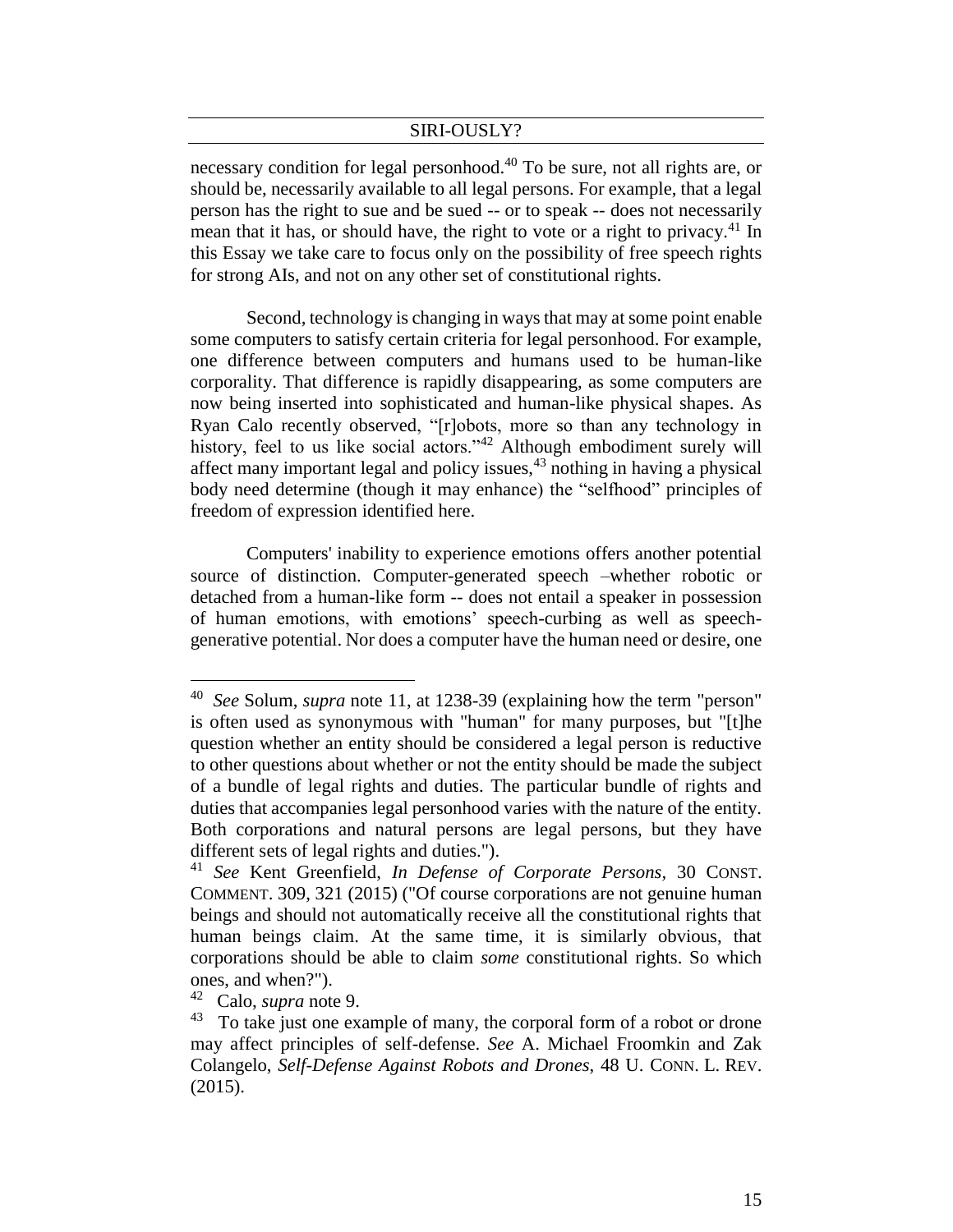assumes, to communicate non-interactively with itself in the way a person might write poetry or a diary with no intention of sharing this with others.<sup>44</sup> But here too things are changing with emerging developments in affective computing. <sup>45</sup> Although computers today are more accurately described as capable of expressing emotions rather than having them,  $46$  some computer scientists do not rule out a computer one day *having* emotions, according to their definitions of emotions (which too are evolving as scientists learn more about the workings of human cognition and emotion).<sup>47</sup>

Most threatening to strong AI speaker claims to First Amendment protection are theories that limit such protections to humans precisely because they are human -- i.e., simply because blood flows through their veins<sup>48</sup> -- rather than because of criteria like corporality, affect, or intentionality that are associated with humans but may (or may not) be

<sup>44</sup> *See* BAKER, *supra* note 17, at 51 (discussing solitary uses of speech).

<sup>&</sup>lt;sup>45</sup> Here we use "affective computing" to mean the interdisciplinary process of designing computer systems and devices that can recognize interpret, simulate and process human affects. That capacity is expanding. As David Rose has noted, "computers "can sense sound, light, touch, many kinds of movement, biometric data such as heart rate and fingerprints, liquid flow, barometric pressure, radiation, temperature, proximity, and location." DAVID ROSE, ENCHANTED OBJECTS: DESIGN, HUMAN DESIRE, AND THE INTERNET OF THINGS 167 (2014); *see also* PICARD, *supra* note 3, at *x* ("If we want computers to be genuinely intelligent, to adapt to us, and to interact naturally with us, then they will need the ability to recognize and express emotions, to have emotions, and to have what has come to be called 'emotional intelligence.'").

<sup>46</sup> PICARD, *supra* note 3*,* at 59; *see also* Calvo and Peters, *supra* note 7, at 203-27.

<sup>47</sup> PICARD, *supra* note 3*,* at 68; *see also* STEVEN PINKER, THE BLANK SLATE: THE MODERN DENIAL OF HUMAN NATURE 60-62, 78-83 (2002) (discussing complexities of human cognition and its implications for artificial intelligence design).

<sup>48</sup> *See* C. Edwin Baker, *The First Amendment and Commercial Speech*, 84 IND. L.J. 981, 987-88 (2009) ("Despite being vitally important, [business enterprises'] merely instrumental rationale leaves them with a morally different status than living, flesh-and-blood people -- the people who Kant argues must be valued as ends and whose ultimate value a legitimate state must respect."); *id.* at 997 (arguing that free speech protections should not apply to commercial speech because it "is not an exercise of freedom by morally significant flesh-and-blood individuals").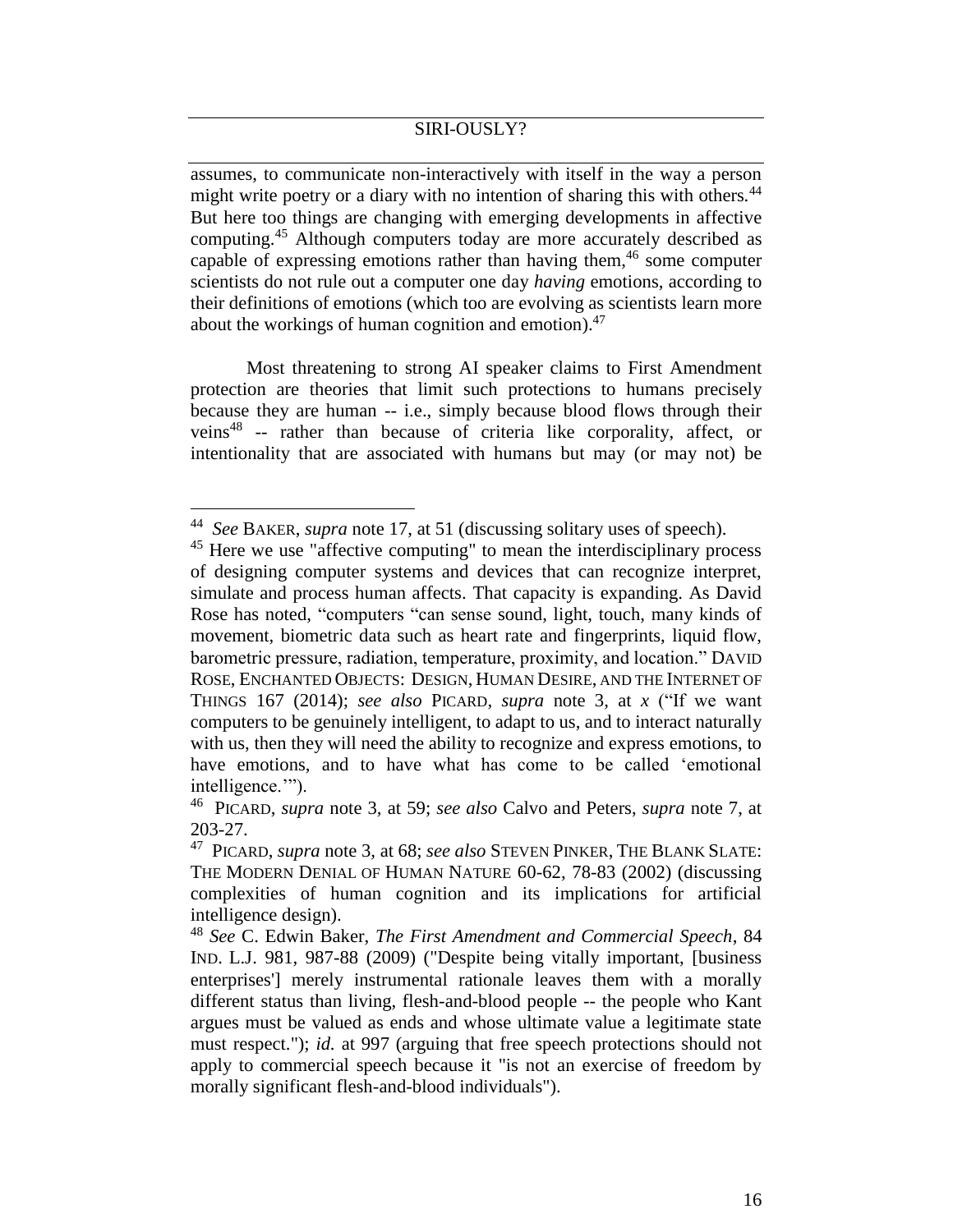associated with strong AI speakers at some point in the future.<sup>49</sup> Humanness, according to this view, is both necessary and sufficient. Lawrence Solum's response to this argument remains powerful: "But if someone says that the deepest and most fundamental reason we protect natural persons is simply because they are human (like us), I do not know how to answer. Given that we have never encountered any serious nonhuman candidates for personhood, there does not seem to be any way to continue the conversation."<sup>50</sup> In other words, speaker autonomy arguments face increasing pressure not only to identify intrinsic qualities of moral personhood that are unique to humans, but to explain why those qualities *should* matter for purposes of conferring free speech rights (other than that they are uniquely human). We thus agree with Solum that even speaker-driven autonomy theories do not necessarily rule out First Amendment rights for strong AI speakers. 51

#### PART II FREE SPEECH DOCTRINE AND STRONG AI SPEAKERS

The preceding Part explained why non-humanness is not an insurmountable obstacle to strong AI rights as a matter of First Amendment theory. This Part explains why prevailing doctrine poses even fewer barriers in light of its tendency towards the protection of speech regardless of its source or content.

<sup>49</sup> *See* Jason Iuliano, *Do Corporations Have Religious Beliefs,* 90 IND. L.J. 47, 71 (2015) ("Two competing theories of personhood have dominated the philosophical literature. The first account maintains that persons are distinguished by certain intrinsic characteristics, and that there is some innate characteristic that captures personhood. . . . The second holds that persons are distinguished by certain external characteristics. According to this account, any agent that performs in a certain manner qualifies as a person.").

<sup>50</sup> Solum, *supra* note 11, at 1262. Some see animals as non-human candidates for such rights. *See infra* footnote 58.

<sup>&</sup>lt;sup>51</sup> Nor would conferring strong AI speakers with First Amendment rights offend a "negative" view of the First Amendment that "does not rest on the affirmative claim that free speech will lead to any particular social or political benefits" and instead emphasizes the dangers created "when collective entities are involved in the determination of truth." *See* Steven Gey, *The First Amendment and the Dissemination of Socially Worthless Untruths*, 36 FLA. ST. L. REV. 1, 17 (2008). Protecting strong AI speech from government regulation is entirely consistent with negative theory's "deep skepticism about the good faith of those of those controlling the government." *See id.*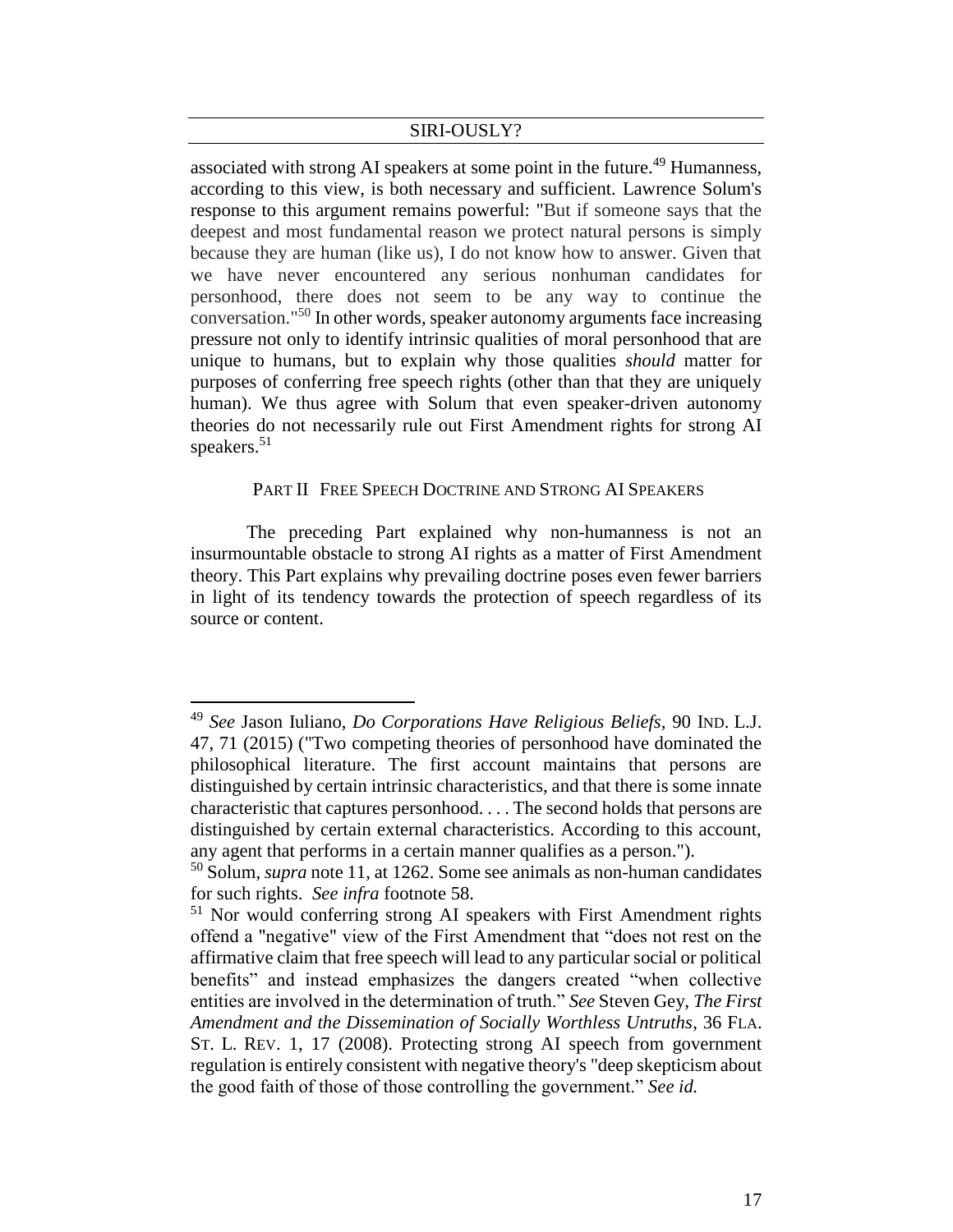#### A. The Protection of Nontraditional Speakers

First Amendment doctrine has long struggled with the challenges raised by speakers like corporations that take the form of something other than the paradigmatic individual and fully autonomous speaker of conscience. As discussed below, free speech doctrine generally finds great value in, and thus often great protection for, such speakers despite the various ways in which they deviate from traditional First Amendment models.

For example, courts and scholars wrestled for decades over the fit between eighteenth century visions of individual rights and the application of these visions to corporations that lack a unitary head, heart, ears or eyes.<sup>52</sup> Nevertheless, First Amendment law now clearly protects corporations' speech rights. As the Court explained in *First National Bank of Boston v. Bellotti*, "[The] inherent worth of the speech in terms of its capacity for informing the public does not depend upon the identity of its source, whether corporation, association, union, or individual."<sup>53</sup> In the more recent words of Justice Scalia, "The [First] Amendment is written in terms of 'speech,' not speakers. Its text offers no foothold for excluding any category of speaker, from single individuals to partnerships of individuals, to unincorporated associations of individuals, to incorporated associations of individuals . . . ." 54

Corporations are thus among those nontraditional speakers that receive substantial First Amendment protections; <sup>55</sup> indeed, theory and

<sup>52</sup> *See, e.g.,* Daniel J.H. Greenwood, *Essential Speech: Why Corporate Speech Is Not Free*, 83 IOWA L. REV. 995, 1000 (1998); Tamara R. Piety, *Why Personhood Matters*, 30 CONST. COMMENT. 361 (2015); Elizabeth Pollman, *Reconceiving Corporate Personhood*, 2011 UTAH L. REV. 1629; Ilya Shapiro & Caitlyn W. McCarty, *So What If Corporations Aren't People*?, 44 JOHN MARSHALL L. REV. 701 (2011); Adam Winkler, *Corporate Personhood and the Rights of Corporate Speech*, 30 SEATTLE UNIV. L. REV. 863 (2007).

<sup>53</sup> 463 U.S. 765, 777 (1977); *see also id.* at 776 ("The proper question therefore is not whether corporations 'have' First Amendment rights and, if so, whether they are coextensive with those of natural persons. Instead, the question must be whether [the contested government regulation] abridges expression that the First Amendment was meant to protect.").

<sup>54</sup> Citizens United v. Federal Elections Comm'n, 558 U.S. 310, 392-93 (2010) (Scalia, J., concurring).

<sup>55</sup> Minors are also among these nontraditional speakers, as the Court has recognized significant free speech protections for minors even though they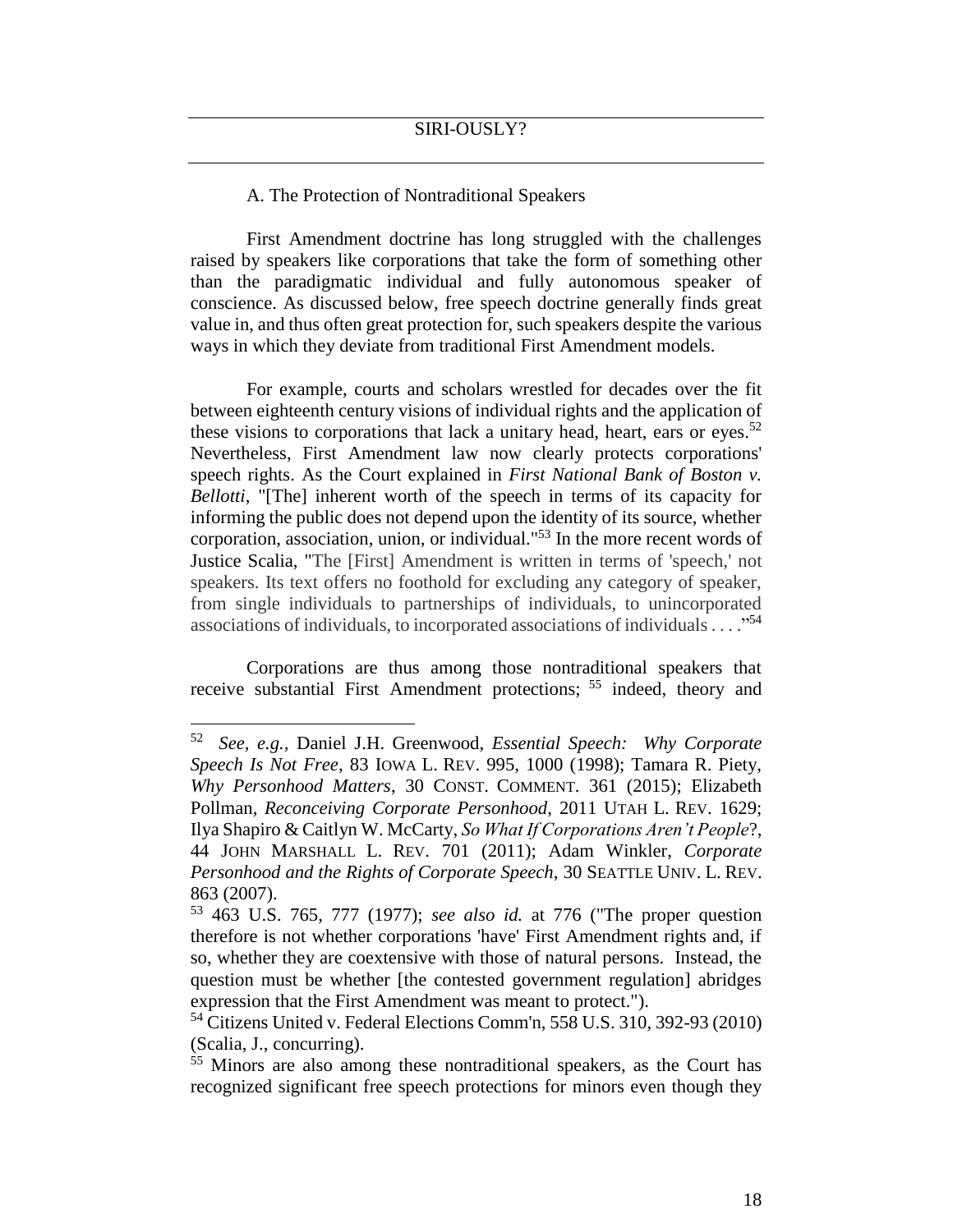doctrine already teem with mythology and metaphors that can make liberty heroes of Coca-Cola and other corporate behemoths.<sup>56</sup> Nor, according to the Court, do free speech principles vary "when a new and different medium for communication appears":

Like the protected books, plays, and movies that preceded them, video games communicate ideas –and even social messages –through many familiar literary devices (such as characters, dialogue, plot, and music) and through features distinctive to the medium (such as the player's interaction with the virtual world). That suffices to confer First Amendment protection. <sup>57</sup>

Because First Amendment doctrine has long found ways to accommodate nontraditional speakers and their speech, whatever their identity and format, computer speakers with strong AI pose doctrinal challenges that are not altogether new. 58

too depart from the traditional speaker model in that they are not (yet) fully autonomous speakers. *See* Brown v. Entertainment Merchants Ass'n, 131 S. Ct. 2729 (2011); Tinker v. Des Moines Independent Community School District, 393 U.S. 503, 505 (1969). For example, the Supreme Court has repeatedly emphasized that public school students do not shed their First Amendment rights at the schoolhouse gates, even while making clear that those rights are not coextensive with those of adults. *See* Fraser v. Bethel Sch. Dist. No. 403, 478 U.S. 675, 682 (1986); Hazelwood v. Kuhlmeier, 484 U.S. 260, 266 (1988). For a more detailed discussion of student speech rights under the First Amendment, see Mary-Rose Papandrea, *Student Speech Rights in the Digital Age,* 60 FLA. L. REV. 1027 (2008).

<sup>56</sup> *See* Balkin, *supra* note 4, at 25-26 (warning that we are living through a Second Gilded Age, in which "[f]reedom of speech is becoming a generalized right against economic regulation of the information industries. Property is becoming the right of the information industries to control how ordinary people use digital content.").

 $\frac{57}{57}$  Brown v. Entertainment Merchants Ass'n, 131 S. Ct. 2729, 2733 (2011) (quoting Joseph Burstyn, Inc. v. Wilson, 343 U.S. 495, 503 (1952)).

<sup>&</sup>lt;sup>58</sup> Emerging claims for animal rights raise related challenges with which courts and others increasingly struggle (although the differences between animals and strong AI speakers are such that we do not address such claims in this Essay). For a thoughtful discussion of the issues raised by claims that chimpanzees are "persons" to whom habeas corpus protections may apply, see Nonhuman Rights Project, Inc. v. Stanley, 2015 WL 4612340 (N.Y. App. Div. 2015).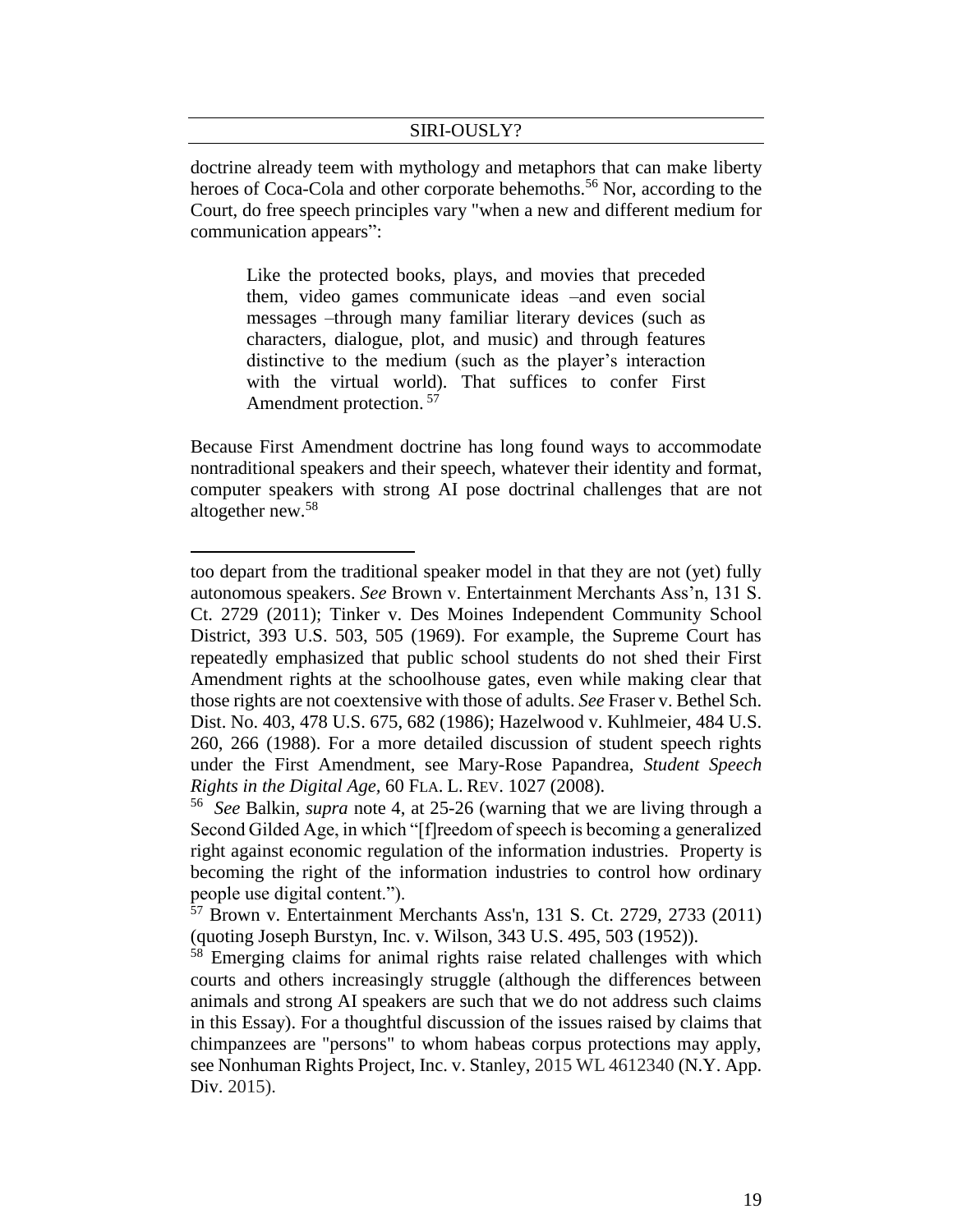Of course, corporations generally represent the interests of groups of individual humans.<sup>59</sup> That a corporation may be a First Amendment rightsholder thus does not demand the same treatment of a computer with strong AI. Our point is simply that nothing in the Court's doctrine *eliminates* that possibility, and much supports it – especially given the contributions to listeners' First Amendment interests that such computer speech can make.

Relatedly, note that contemporary free speech doctrine rarely, if ever, attends to speakers' dignity (as distinct from their autonomy) as a justification for protecting their speech. Harms to *listeners'* dignitary interests often figure in discussion of speech that manipulates unwitting consumers,  $60$  coerces government grant recipients,<sup>61</sup> or inflicts emotional distress in victims of cyber bullying<sup>62</sup> and targets of hate speech.<sup>63</sup> Yet we see little corresponding

Note too that the copyright office has recently taken the position as a statutory matter that it will not register speech produced by nonhumans - both animals and machines. U.S. COPYRIGHT OFFICE, COPYRIGHTABLE AUTHORSHIP: WHAT CAN BE REGISTERED §§ 306; 313.2 (2014) ("The Office will not register works produced by nature, animals, or plants. . . . Similarly, the Office will not register works produced by a machine or mere mechanical process that operates randomly or automatically without any creative input or intervention from a human author."). *Cf.* Naruto v. Slater, Complaint, Case No. \_\_\_\_, N. D. Cal. 2015 (copyright suit filed by PETA on behalf of Indonesian macaque who took a "selfie" with defendant's camera). For a discussion of copyright law and robot speech, see James Grimmelmann, *Copyright for Literate Robots*, *forthcoming* \_\_Iowa L. Rev. (2015); *see also* Derek E. Bambauer, *Copyright=Speech*, available at ssrn.

<sup>59</sup> *See* Burwell v. Hobby Lobby 134 S. Ct. 2751, 2768 (2014) (holding that some corporations have statutory rights to religious exercise in part because corporations are "simply a form of organization used by human beings to achieve desired ends").

<sup>&</sup>lt;sup>60</sup> Zauderer v. Office of Disciplinary Counsel of the Supreme Court of Ohio, 471 U.S. 626, 651 (1985).

<sup>61</sup> Agency for Int'l Dev't v. Alliance for Open Society Int'l, Inc., 133 S. Ct. 2321, 2332 (2013) (striking down condition on federal grant that imposed coercive compelled speech restriction on free speech of recipients).

<sup>62</sup> *See* Danielle Keats Citron and Helen Norton, *Intermediaries and Hate Speech: Fostering Digital Citizenship for the Information Age*, 91 BOSTON U. L. REV. 1435 (2011).

<sup>63</sup> *See*, *e.g.,* RICHARD DELGADO AND JEAN STEFANCIC, UNDERSTANDING WORDS THAT WOUND, 1-2, 11-21 (2004) (discussing harms of hate speech that may justify regulation)*;* JEREMY WALDRON, THE HARM IN HATE SPEECH,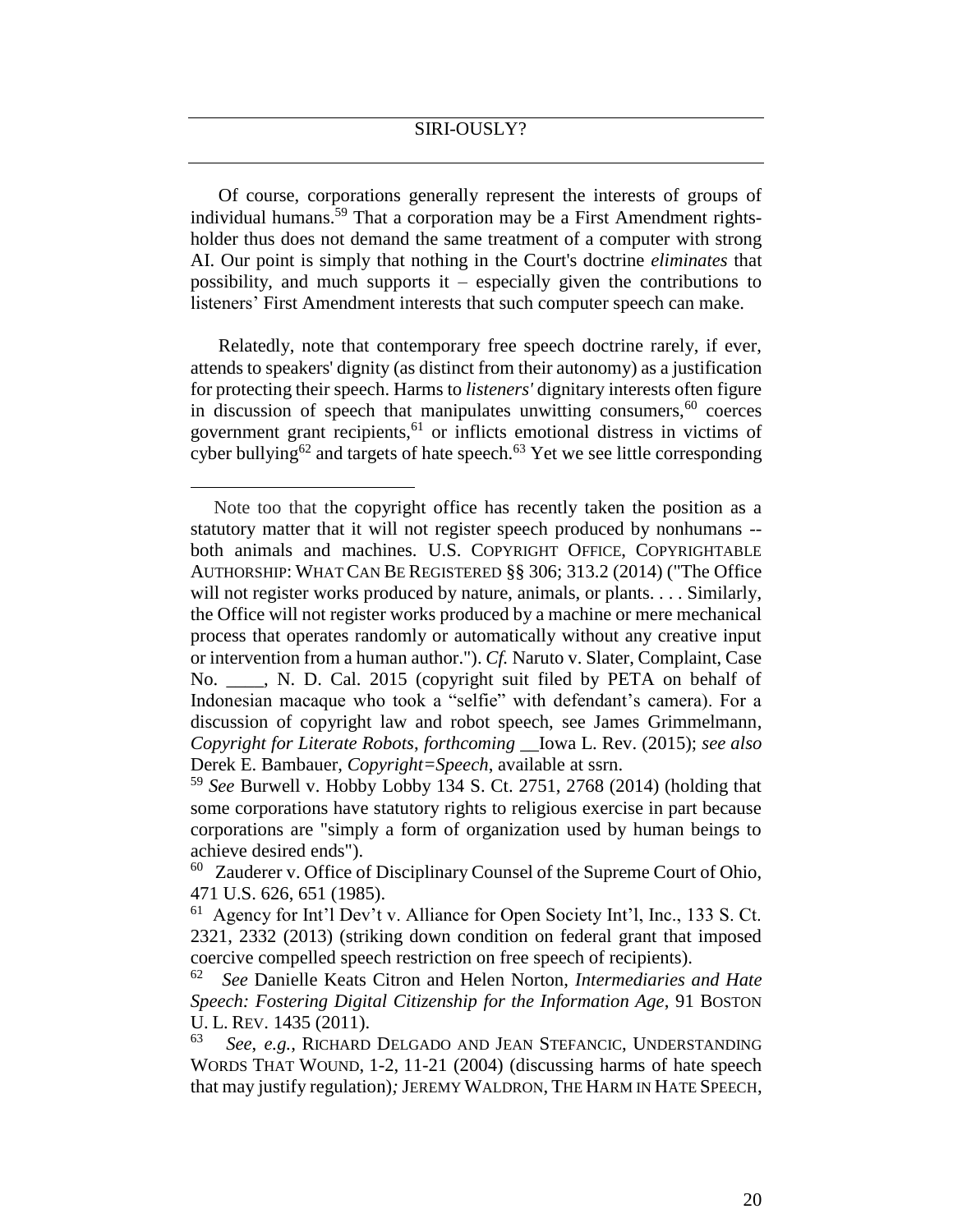focus on the dignity of the *speaker* in these or other discussions of free speech and its limits. Instead, only the speaker's autonomy -- not speaker dignity in any sense of vulnerability or worthiness<sup> $64$ </sup> -- receives attention.<sup>65</sup> Once again, doctrine poses little obstacle to the project of recognizing computers' free speech rights, as such.

#### B. The Protection of Nontraditional Content

 $\overline{a}$ 

Along with speaker identity, expression's content is increasingly irrelevant to the Court's decisions about whether and when to protect speech. The Court now tells us that speech cannot be regulated in a content-specific manner without surviving the rigors of strict scrutiny unless it falls within a category historically recognized as unprotected (or less protected).<sup>66</sup> Furthermore, such First Amendment protection is not reserved for political speech, or even for matters of significant public concern. Our First Amendment exuberance also protects speech that enhances audience experience and entertainment,  $67$  and not just meaningful political

<sup>105-43 (2012) (</sup>discussing the profound dignity implications of strong protection of racist hate speech for vulnerable members of society); Mari Matsuda, *Legal Storytelling: Public Response to Racist Speech: Considering the Victim's Story*, 87 MICH. L. REV. 2320, 2357-58 (1989) (arguing that hate speech should be regulated when aimed at members of historically subordinated groups); Alexander Tsesis, *Dignity and Speech: The Regulation of Hate Speech in a Democracy,* 44 WAKE FOREST L. REV. 497 (2009) (arguing against broad protection of hate speech on equality grounds).

<sup>&</sup>lt;sup>64</sup> We thus depart somewhat from Burt Neuborne on this point, insofar as we see autonomy and dignity as related but distinguishable concepts. *Cf.* BURT NEUBORNE, MADISON'S MUSIC 8 (2015) (stating that the "real purpose of the First Amendment is to enhance human dignity by protecting individual selfexpression and autonomous choice").

<sup>65</sup> Moreover, such autonomy is defined *very* thinly, In contrast, the rightbearer's dignity interests matter a great deal in other areas of constitutional law. *See, e.g.,* Obergefell v. Hodges, 135 S. Ct. 2584 (2015) (emphasizing the dignity interests of same-sex couples in striking down bans on same-sex marriage as violating the due process clause).

<sup>66</sup> United States v. Stevens, 559 U.S. 460 (2010). *Cf.* Reed v. Town of Gilbert, 135 S. Ct. 2218 (2015) (applying strict scrutiny to facially contentspecific town ordinance and rejecting a more nuanced, contextualized approach to these content-specific regulations).

<sup>67</sup> Ronald K.L. Collins and David M. Skover, *Pissing in the Snow: A Cultural Approach to the First Amendment,* 45 STAN. L. REV. 783, 785 (1993) (discussing how electronic technologies affect logic and discourse in ways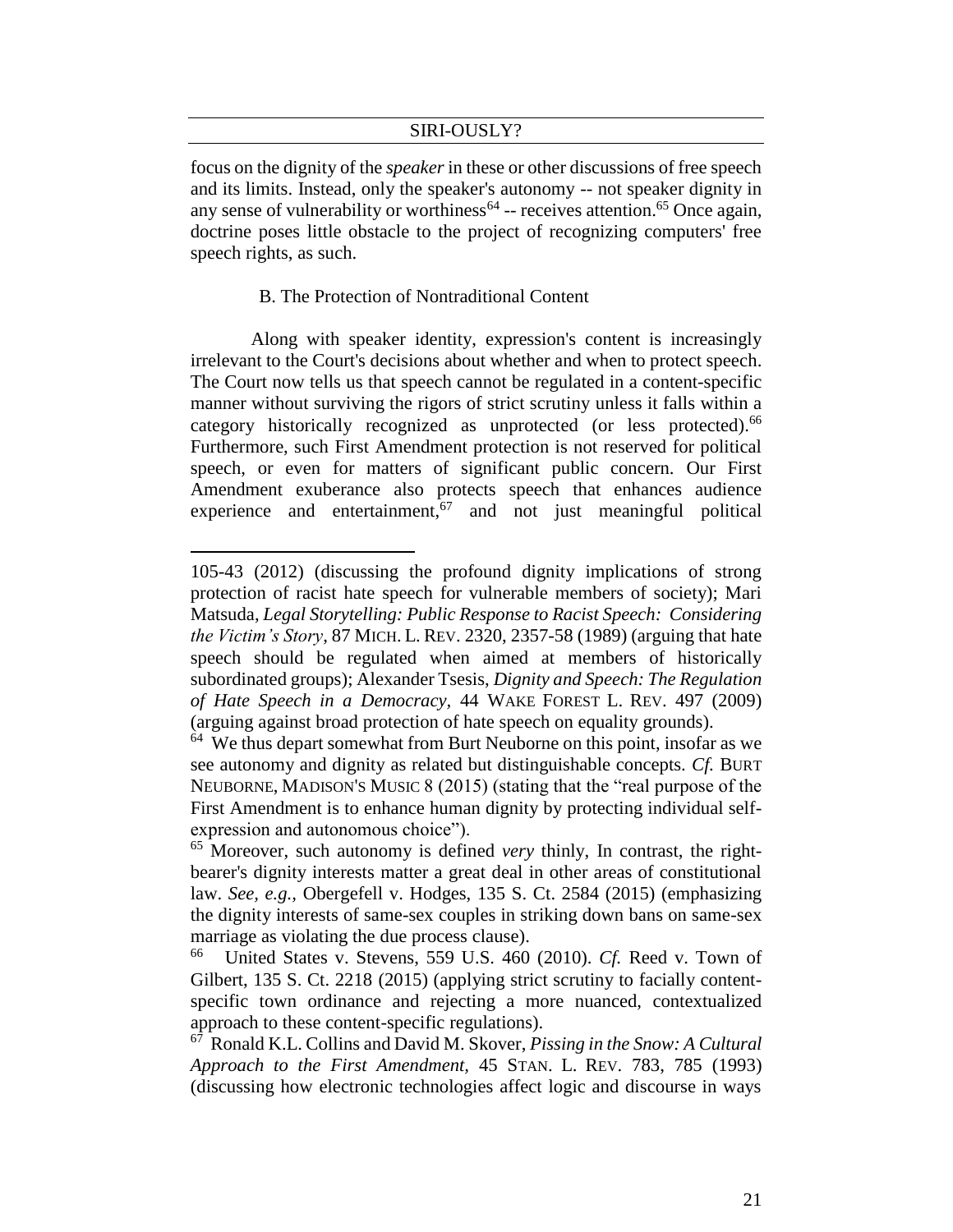engagement. Accordingly, free speech doctrine offers protection to racist hate speech,<sup>68</sup> animal crush videos,<sup>69</sup> offensive funeral protests,<sup>70</sup> vulgarity,<sup>71</sup> blasphemy and sacrilegious expression,  $72$  cyber speech that falls short of a hazy "true threats" line,<sup>73</sup> certain false speech,<sup>74</sup> corporations' expenditures in political campaigns,<sup>75</sup> truthful and non-misleading commercial speech,<sup>76</sup> and the sale of information about physicians' prescribing habits to pharmaceutical companies.<sup>77</sup> Here too the Court's broad protection of speech regardless of content (with all bets are on the audience's ability to sort good speech from bad) supports similar protections for strong AI speech regardless of its nontraditional source or format.

C. Potential Limits and Distinctions: Speech or Conduct?

So far we have explored the reasons why current doctrine poses no hard requirement that a speaker need be human to receive First Amendment protection. But even if we understand the Constitution to protect "speech, not speakers," arguments remain that much (or all) of what computers produce is not speech and is instead unprotected conduct. Government regulation of pure conduct triggers no freedom of speech problem, and typically triggers mere rational basis scrutiny. The government's regulation of conduct with expressive qualities in a non-speech-sensitive way triggers a form of intermediate scrutiny. <sup>78</sup> Only conduct intended to communicate something that will reasonably be understood by the listener as speech normally qualifies as speech for constitutional purposes.<sup>79</sup> Some computer behavior like human behavior -- may fall under each of these categories in different situations.

- 69 United States v. Stevens, 559 U.S. 460 (2010).
- 70 Snyder v. Phelps, 562 U.S. 443 (2011).

- 71 Cohen v. California, 403 U.S. 15, 25 (1971).
- 72 Joseph Burstyn, Inc. v. Wilson, 343 U.S. 495, 503 (1952).
- 73 *Cf*. United States v Elonis, 135 S. Ct. 2001 (2015).

- 77 Sorrell v. IMS Health Inc., 131 S. Ct. 2653 (2011).
- 78 United States v. O'Brien, 391 U.S. 367, 381-82 (1968).
- 79 Spence v. Washington, 418 U.S. 405, 410-11 (1974) (*per curiam*).

that make entertainment, rather than enlightenment, a primary driver of communication).

<sup>68</sup> R.A.V. v. City of St. Paul, 505 U.S. 377 (1992).

<sup>74</sup> United States v. Alvarez, 132 S. Ct. 2537 (2012); *see also* Helen Norton, *Lies and the Constitution*, 2012 SUP. CT. REV. 161 (2013).

<sup>75</sup> Citizens United v. Federal Election Comm'n, 558 U.S. 310 (2010).

<sup>76</sup> Central Hudson Gas & Elec. Corp. v. Pub. Serv. Comm'n of New York, 447 U.S. 557, 566 (1980).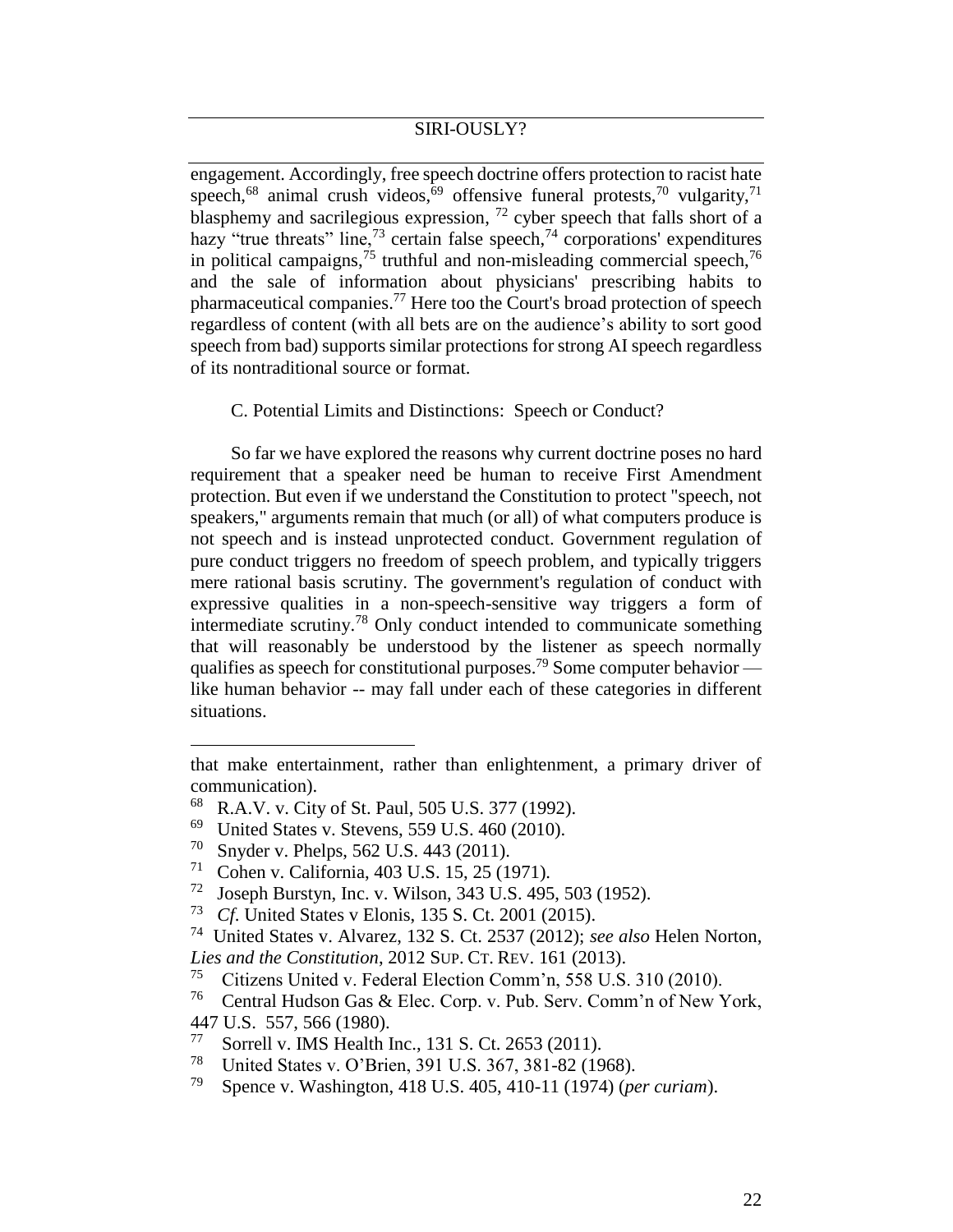Because the speech/conduct distinction could conceivably provide a reason to deny First Amendment protection to much of what computers produce, it has already triggered examination by a number of thoughtful scholars. They generally conclude that at least some, and perhaps much, of these machine outputs is speech. For example, Jane Bambauer has written an elegant analysis of whether data is speech, in which she considers the tough question of when computers are merely "doing" something (versus "saying' something for First Amendment purposes) when they gather, synthesize or disseminate data.<sup>80</sup> She concludes that much of what computers produce in this respect should, in fact, be treated as speech for First Amendment purposes because it is information that can be used to produce knowledge.<sup>81</sup> Relatedly, Stuart Benjamin concludes that most algorithmic products constitute speech under current free expression doctrine because they involve "sendable and receivable message[s]."82

Tim Wu is among those especially concerned about the implications of free speech rights for machines $83$  and suggests that First Amendment law requires that protected speech be the product of *intelligent* expressive choices.<sup>84</sup> For this reason, he tells us, the First Amendment does not protect the speech of "Blackie the Talking Cat," a pet "trained by his owners to speak various English sentences (like 'I love you')."<sup>85</sup> To be sure, Wu (and the other writers discussed in this subsection) largely focus on the pressing free speech problems generated by today's technologies in which we can still readily identify a human creator. In this essay, in contrast, we consider a thought experiment in which as-yet-hypothetical strong AI speakers satisfy Wu's requirement of a speaker capable of intelligent choices.

Wu further urges that the result of such intelligent choices deserves First Amendment protection only when it takes the form of a "speech product"

<sup>80</sup> Jane Bambauer, *Is Data Speech*? 66 STAN. L. REV. 57 (2014).

<sup>81</sup> *Id.* at 91-105.

<sup>82</sup> Stuart Minor Benjamin, *Algorithms and Speech*, 161 U. PA. L.REV. 1445, 1461-71 (2013); *cf*. Andrew Tutt, *Software Speech*, 65 STAN. L. REV. ONLINE 73 (2012) (arguing for intermediate scrutiny of software speech, on grounds it lies between pure speech and conduct).

<sup>83</sup> *Free Speech for Computers?,* Tim Wu, N.Y. TIMES (June 19, 2012) ("The First Amendment has wandered far from its purposes when it is recruited to protect commercial automatons from regulatory scrutiny. . . . To give computers the rights intended for humans is to elevate our machines above ourselves.").

<sup>84</sup> Tim Wu, *Machine Spee*ch, 161 U. PA. L. REV. 1495, 1503 (2013). 85 *Id.* at 1500-02.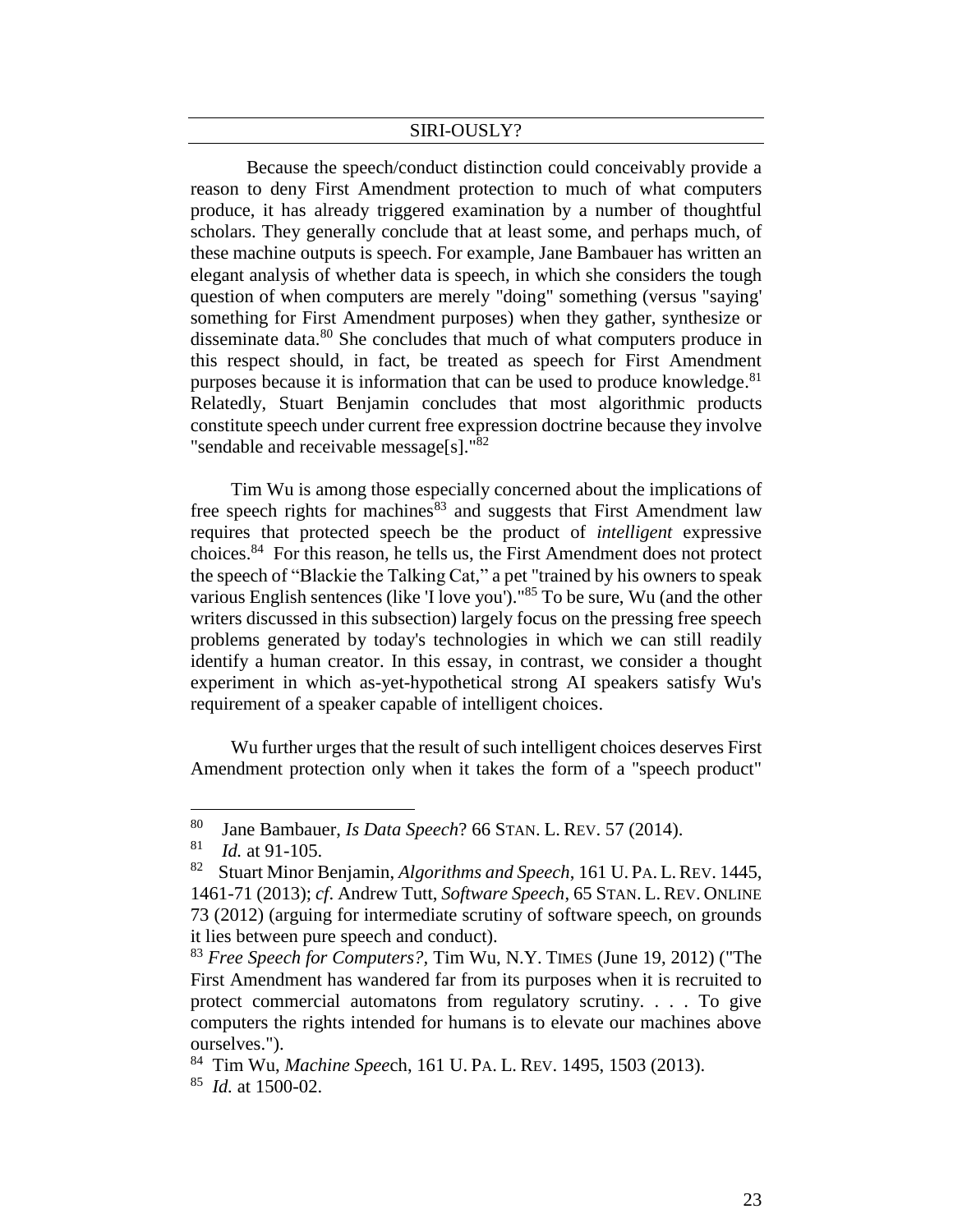viewed as the vessel of "the ideas of a speaker, or whose content has been consciously curated" rather than "communications tools that primarily facilitate the communication of another person or perform some task for the user" -- i.e., by carrying bits of data.<sup>86</sup> By Wu's account, car alarms therefore are not protected by the First Amendment, whereas Yelp reviews plainly are. $87$  He finds search engines, in contrast, to be tough cases  $88$  because they may entail editorial decisions, but in a weaker sense than a Yelp review.<sup>89</sup> Thus even Wu ends up with a test that ultimately turns on the functionality of the machine's output (assuming, as our hypothetical does, that the strong AI is capable of making "intelligent" choices), not on the fact that a machine is speaking. A functionality test may be a useful way of limiting protections for some outputs by strong AI speakers, but does not pose an insurmountable obstacle to their protection in many scenarios.

#### PART III WHAT NEXT? IMPLICATIONS AND LIMITATIONS

In the preceding Parts, we explained how foundational free speech theory and doctrine present surprisingly few barriers to First Amendment protection for strong AI speakers. This Part now briefly outlines some of the implications -- both positive and negative -- of this development, and considers how courts might manage those implications going forward.

Assigning speech rights to computers and their speech not only feels counterintuitive to many, but it also poses potential risks. First, absent a

<sup>86</sup> *Id.* at 1498.

<sup>87</sup> *Id*. at 1524-25.

<sup>88</sup> Eugene Volokh and Donald Falk, in contrast, are among those who consider search engines' output as clearly protected by the First Amendment. Eugene Volokh and Donald M. Falk, *First Amendment Protection for Search Engine Results*, 8 J.L. ECON. & POL'Y 883 (2012); *see also* Oren Bracha & Frank Pasquale, *Federal Search Commission?: Access, Fairness, and Accountability in the Law of Search*, 93 CORNELL L. REV. 1149, 1199 (2008) (arguing that search engines rankings facilitate speech by others); Emily B. Laidlaw, *Private Power, Public Interest: An Examination of Search Engine Accountability*, 17 J.L. INFO. & TECH. 113, 122 (2008) (analyzing the role of search engines in contrast to traditional media); Note, *Against Search Engine Volition*, 18 ALB. L.J. SCI. & TECH. 205, 223 (2008) (embracing the conduit theory of a search engine). *Cf.* James Grimmelmann, *Speech Engines*, 98 MINN. L. REV. 868 (2014) (discussing now search engines work and different theories that may be applied to characterize the outputs for speech analysis purposes).

<sup>89</sup> Wu, *supra* note 84, at 1525-33.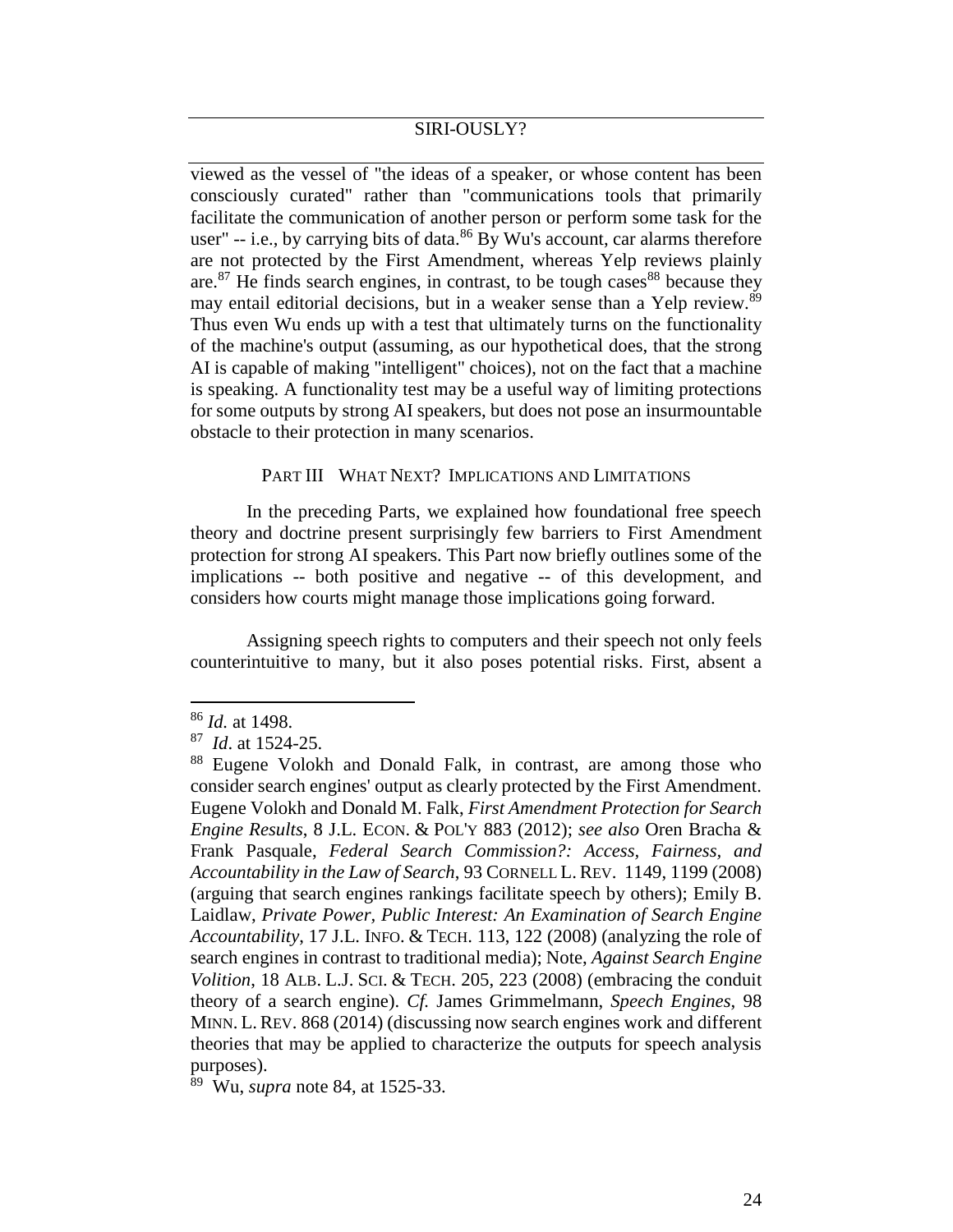categorical exception, speech that is covered by the First Amendment ordinarily cannot be regulated in a content-specific way unless the regulation survives strict scrutiny;<sup>90</sup> strict scrutiny in free speech cases is often "fatal in fact,"<sup>91</sup> which is a far cry from the hands-off rational basis review that garden variety socioeconomic legislation receives. <sup>92</sup> Because speech can cause serious harms to others, we may justifiably worry about such strong restraints on government's ability to regulate computer speech. Indeed, a number of thoughtful commentators have already extensively documented the harms caused by the speech products of existing technologies due to computers' phenomenal speed and often global interconnectivity, harms that include deception, manipulation, coercion, inaccuracy, and discrimination.<sup>93</sup> We can

<sup>90</sup> *See* Reed v. Town of Gilbert, 135 S. Ct. 2218 (2015). There are, of course, exceptions. Recall, as just one example, the Court's content-based distinction between speech on matters of public as opposed to private concern. *See*  Cynthia Estlund, *Speech on Matters of Public Concern: The Perils of an Emerging First Amendment Category,* 59 GEO. WASH. L.REV. 1 (1990). How the Court will apply *Reed*'s unqualified statements -- i.e., that contentspecificity must trigger strict scrutiny -- to the many regulatory and expressive contexts in which government has long considered content remains to be seen.

<sup>91</sup> *See* Gerald Gunther, *Foreword: In Search of Evolving Doctrine on a Changing Court: A Model for a Newer Equal Protection*, 86 HARV. L. REV. 1, 8 (1972). *But see* Williams-Yulee v. The Florida Bar, 135 S. Ct. 1656 (2015) (holding that government's content-based speech restriction survives strict scrutiny); Holder v. Humanitarian Law Project, 561 U.S. 1 (2010) (same); Burson v. Freeman, 504 U.S. 191 (1992) (plurality) (same).

<sup>92</sup> *See* Jane R. Bambauer and Toni M. Massaro, *Outrageous and Irrational*, 100 Minn. L. Rev. (2015).

<sup>93</sup> *See, e.g.*, PASQUALE, *supra* note 2 (discussing problem of hidden bias within programs and possible cascade effects); Woodrow Hartzog, *Unfair and Deceptive Robots,* 74 MD. L. REV. 785, 790-96 (2015) (describing how robots' speech may include fraud, manipulation, and invasions of privacy); Wu, *supra* notes 83 and 84 (describing range of potential harms of computergenerated speech that invite regulation). The development of strong AI speech also could produce its own speech culture, which may or may not be speech-protective in the sense of fostering a robust marketplace of ideas. That is, if our assumptions about the inherently speech generative nature of AI prove inaccurate, and if AI speakers systematically exercise speech rights to impose chokeholds, this would matter. The less speech-protective this AI speech culture becomes, the less judicial deference to AI speakers may be warranted. *Cf.* Frederick Schauer, *Towards an Institutional First Amendment,* 89 MINN. L. REV. 1256 (2005) (discussing how social institutions may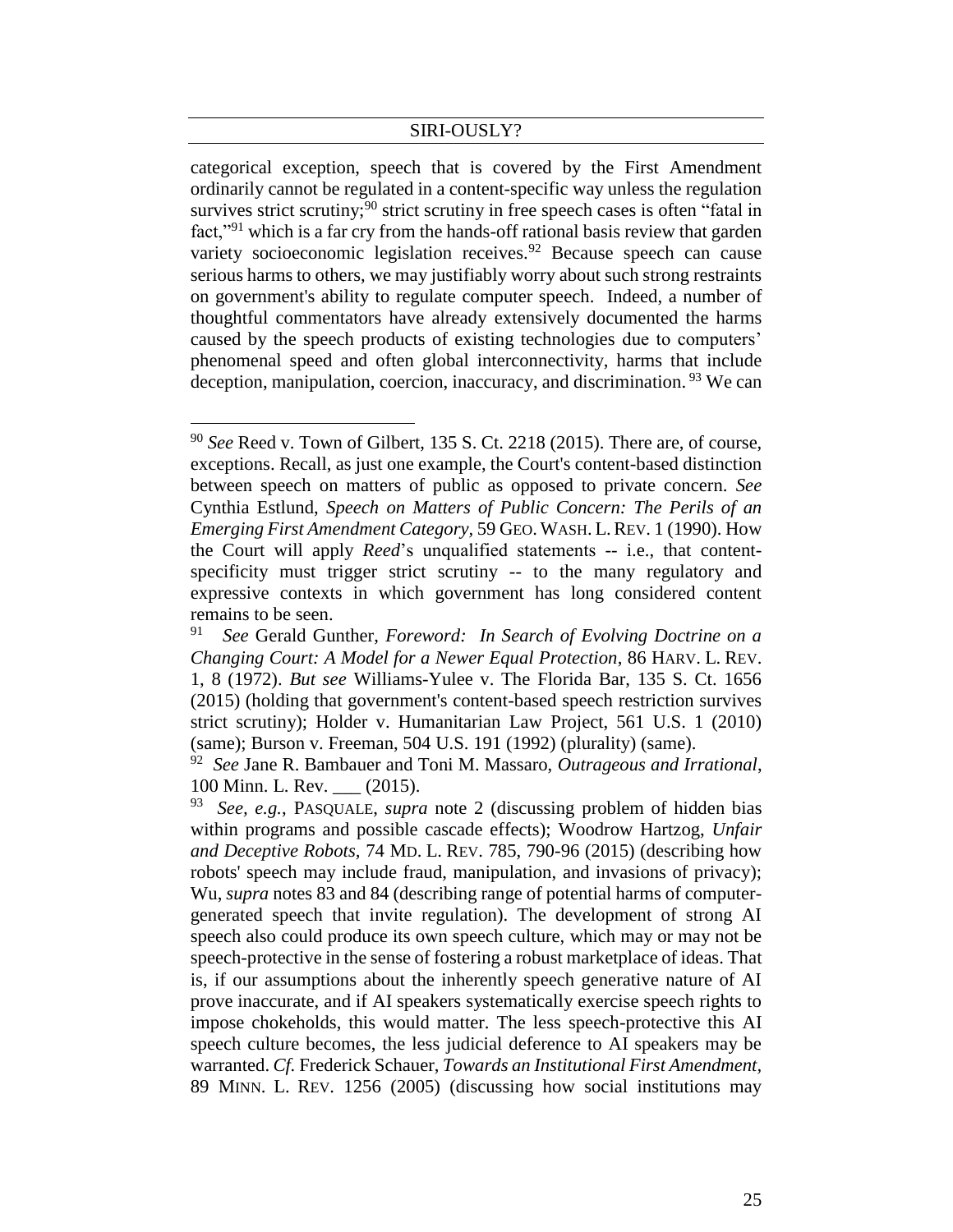expect such harms only to mount with the growing communicative capacities of increasingly sophisticated computers.

Second, some free speech doctrine maps poorly onto computers in ways that might actually privilege computer over human speech. Consider, for example, that First Amendment law sometimes requires intent as a condition of imposing liability for speakers' harmful speech: because legal intentionality may be harder to assign to computer speech, this suggests the possibility that conferring such speech with First Amendment protection may mean that it is insulated from liability in circumstances where the same would not be true of human speakers, who can be determined to possess culpable mental states.<sup>94</sup> Consider too the challenges raised by the notion of empowering strong AIs to sue and be sued -- capacities currently required of legal persons. These and other obstacles might be addressed in ways that take into account the inanimate nature of the legal actor while holding them accountable.<sup>95</sup> Nevertheless, these and other concerns may lead some to prefer a world in which government has broad constitutional power to regulate strong AI speech without First Amendment interference. The simplest way to achieve this would be to deny free speech protection to such speakers altogether.

On the other hand, as noted earlier, failing to protect AIspeech invites the risk that government will suppress it in ways that deprive listeners of valuable expression or that otherwise compromise important free speech interests (e.g., by punishing that speech when inconsistent with the government's preferences). But courts have options in addition to an all-ornothing approach, as free speech theory and doctrine can provide support for the regulation as well as the protection of strong AI speakers. Adjustments to doctrine may be crafted that address such expression's potential harms as well as its value, in light of material differences between human and strong AI speakers. Indeed, not all human speech is protected by First Amendment

advance or thwart speech values and how these features might affect judicial deference to their speech outputs).

<sup>&</sup>lt;sup>94</sup> Say, for example, a computer produces defamatory speech about a public official. First Amendment doctrine now prevents imposing civil liability for such defamation made absent the speaker's actual malice. *See* New York Times v. Sullivan, 346 U.S. 254 (1964).

<sup>95</sup> *See* CHOPRA AND WHITE, *supra* note 38, at 153-71,186-91 (discussing various means by which strong AI could be held legally accountable, including for damages).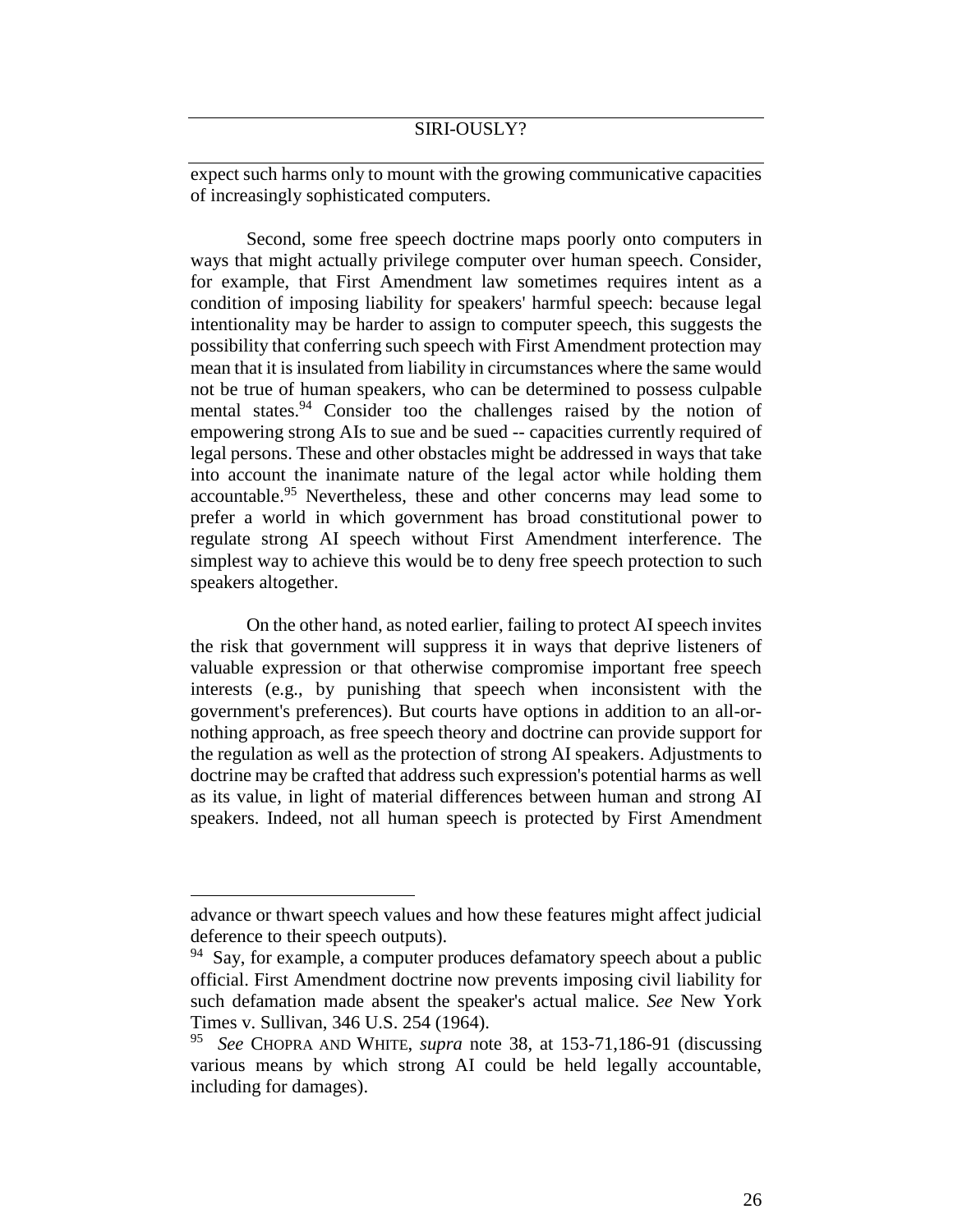theory or doctrine, as the Byzantine rules about free speech coverage and judicial scrutiny prove.<sup>96</sup>

For example, justifications for regulating strong AI speakers might be derived from free speech theory itself, if construed to promote the theoretical ends of free expression only insofar as it is of use to human listeners or other downstream human users. Current doctrine recognizes a number of speech environments in which listeners' First Amendment interests are paramount in ways that justify not only the expression's protection but also its regulation.<sup>97</sup> Courts might build on these examples to justify restrictions on AI speech to privilege human listeners' interests in informed choices or in avoiding certain harms (e.g., of coercion, deception, and discrimination). This would not necessarily rule out coverage of AI speech, but instead the full protection of it.

More specifically, courts have long treated commercial speech as occurring in such a listener-centered environment.<sup>98</sup> Consumers' interest in receiving truthful and non-misleading advertisements thus justifies First

<sup>96</sup> *See* Massaro, *supra* note 10 (providing an overview of the freedom of expression terrain).

<sup>97</sup> *See* Burt Neuborne, *The First Amendment and Government Regulation of Capital Mar*kets, 55 BROOK. L. REV. 5, 9 (1989) (describing the development of "hearer-centered" First Amendment protection in "areas that generally lack a traditional dignitary speaker but that boast numerous hearers interested in maximizing their capacity to exercise efficient and autonomous choice"). *Cf.* Elena Kagan, *Private Speech, Public Purpose: The Role of Governmental Motive in First Amendment Doctrine*, 63 U. CHI. L. REV. 413 (1996) (taking issue with the "audience-centered" focus of some free speech theory and doctrine and arguing for more attention to government motive in regulating speech).

<sup>98</sup> Zauderer v. Office of Disciplinary Counsel of the Supreme Court of Ohio, 471 U.S. 626, 651 (1985) ("The extension of First Amendment protection to commercial speech is justified principally by the value to consumers of the information such speech provides."); Va. Bd. of Pharmacy v. Va. Citizen Consumer Council, Inc., 425 U.S. 748, 763-64 (1976) (emphasizing the value of "the free flow of commercial information" to individual consumers and the public more generally); *see also* Robert Post & Amanda Shanor, *Adam Smith's First Amendment*, 128 HARV. L. REV. F. 165, 170 (2015) ("The constitutional value of commercial speech lies in the rights of *listeners* to receive information so that they might make intelligent and informed decisions. Ordinary First Amendment doctrine, by contrast, focuses on the rights of *speakers,* not listeners.").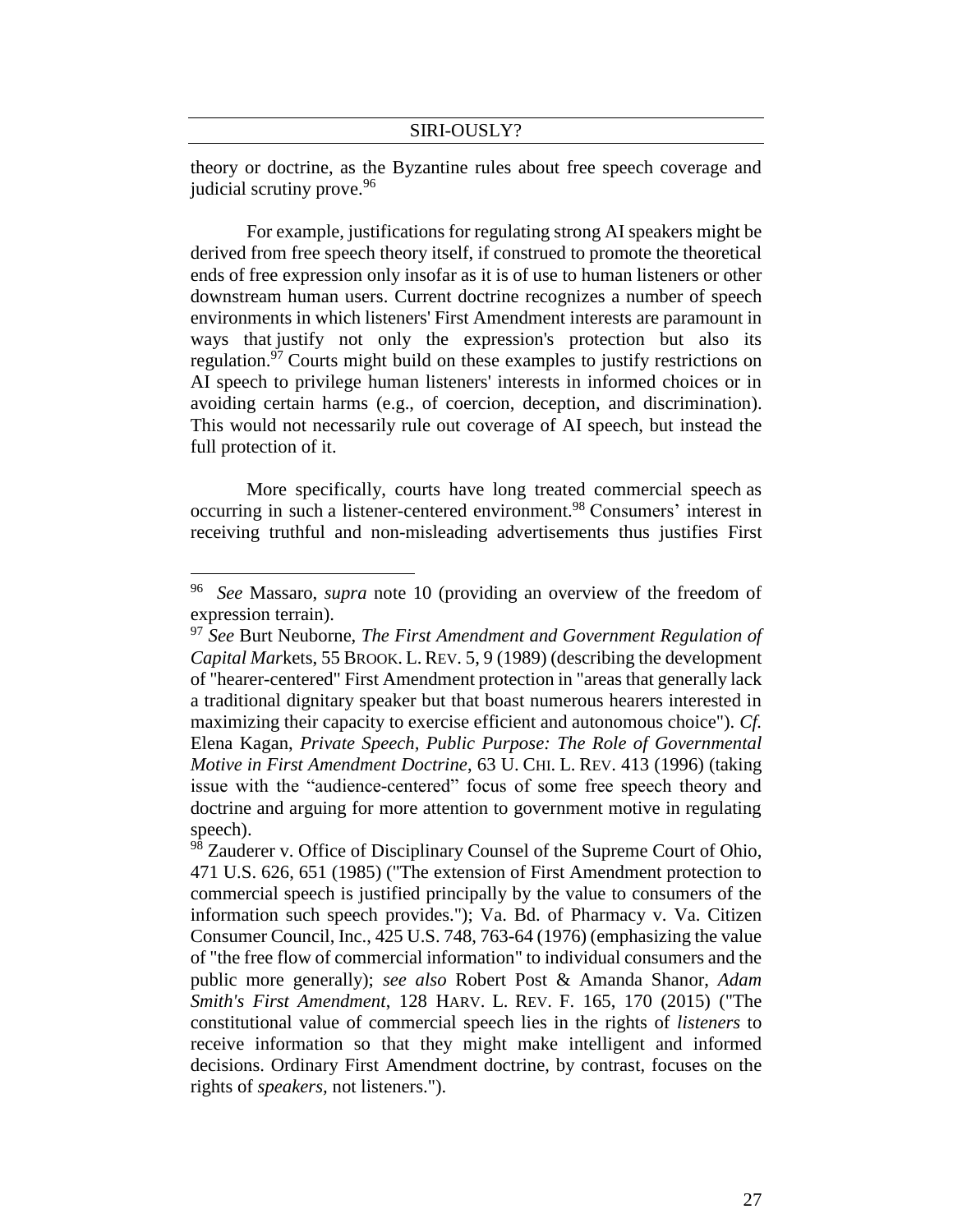Amendment protections for commercial speech while leaving government significant power to protect those listeners through content-based regulations that include outright bans on false or misleading speech as well as compelled disclosures.<sup>99</sup> Courts might characterize much strong AI speech as similarly occurring in a listener-centered environment in which government should be allowed to regulate on the basis of content. Indeed, even if the contested speech is uttered by a speaker with dignitary interests of her own, theory and doctrine still sometimes support a listener-centered approach for First Amendment purposes if the expression occurs within a communicative relationship that can be improved by content-based regulation.<sup>100</sup> The professional speech setting -- which involves speaker-listener relationships of trust, vulnerability, and/or asymmetries of information -- offers one such example.<sup>101</sup> There governments regulate the content of professionals' speech to their clients and patients by punishing inaccurate or otherwise harmful speech, and by requiring certain affirmative disclosures.

In short, because a primary basis for protecting speech rests on the value of expression specifically to human listeners, free speech protection for strong AIs that attends to the value (and dangers) of such speech to such listeners thus does not rob the First Amendment of a human focus*.* <sup>102</sup> Indeed, the prospect of free speech rights for strong AI speakers might encourage

 $\overline{a}$ 

 $101$  So too is the case with compelled campaign disclosures, where courts privilege voters' interest in information about the source of certain political speech to inform and empower their choices, even though some individual speakers with First Amendment rights of their own would prefer not to disclose that information. *See, e.g.,* Citizens United v. Fed. Elec. Comm'n, 558 U.S. 310, 370-71 (2010) (upholding disclosure requirements).

<sup>99</sup> Cent. Hudson Gas & Elec. Corp. v. Pub. Serv. Comm'n of N.Y., 447 U.S. 557, 562–64 (1980).

<sup>100</sup> *See* SEANA SHIFFRIN, SPEECH MATTERS: ON LYING, MORALITY, AND THE LAW 132 (2014) (describing communicative relationships that are "singled out as meriting regulation for content-independent reasons, namely that listeners should be able to rely upon the sincerity of experts because they have or claim special access to information that listeners either do not have, or reasonably should not be expected to cultivate on their own.").

 $102$  Note that this would not necessarily require that the computer speech be valuable or even understandable to all human listeners. For example, encrypted messages might be protected speech, even if they could only be understood by intended receivers. *See* Bernstein v Dep't of Justice, 176 F. 3d 1132 (9th Cir. 1992), *vacated* 192 F.3d 1308 (9th Cir. 1999) (*en banc*). Relatedly, computer speech obviously can remain valuable when its intended audience is future generations, rather than only living humans.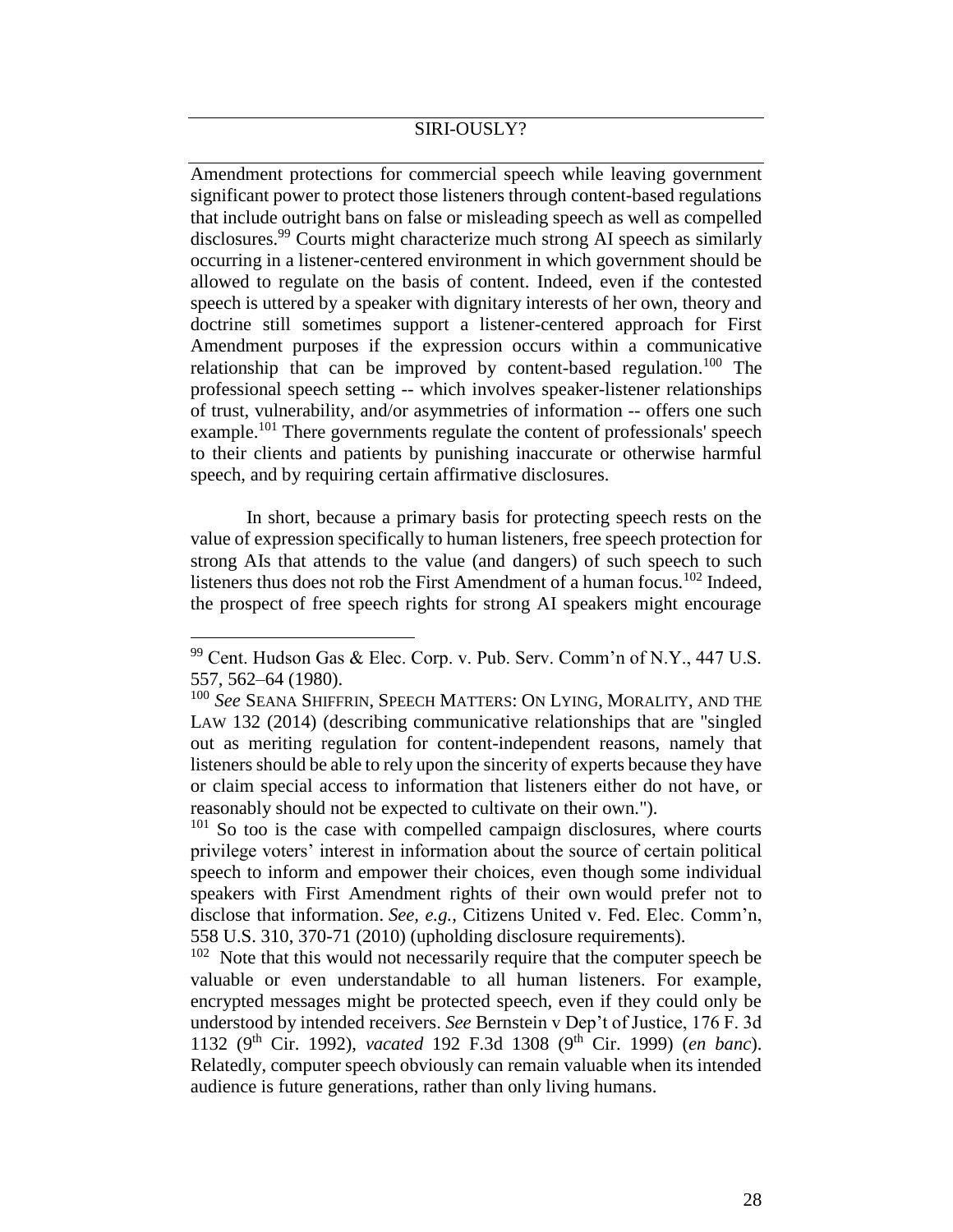much-needed clarification of the role of human listeners in free speech theory and doctrine, and more careful identification of the scope and limits of listener rights. Again, thinking hard about the implications of AI speech rights could inspire useful rethinking of the conventions that make these rights plausible.

#### **CONCLUSION**

As this is being written, United Parcel Service delivery people are making their way to homes of eager Apple watch buyers. Humans deliver the devices, while computers track the delivery schedules. Humans then open the box, learn to access its computer, programmed by humans, via the device. The device responds to voice commands, issued to the watch by the eager human. The device also can register and compile data about the humans' heartbeats, calories expended on exercise, location, and more.

If the human asks the Apple watch "Who made you, Siri?" the human will read the following answer: "Like it says on the box...I was designed by Apple in California."<sup>103</sup> Is Siri being sarcastic? (We thought so). This reply made us laugh. Was that response intentional? (We suspect so).

If the human asks Siri, "Do you care about me?" Siri answers: "I'm sorry. I'm afraid I can't answer that." Is Siri being evasive? Withholding?

If the human asks Siri, "What do you feel, Siri?", Siri replies: "I've never really thought about it." Is this fair warning about Siri's emotional vapidness?

Finally, the human receives a link to a Wikipedia page on love if he asks Siri "What is love?" This is a straightforward illustration of Siri's dependence on others to define emotions. We were disappointed. Why did Siri choose Wikipedia? Why not a poem by e.e. cummings,  $104$  or a song by Leonard Cohen<sup>105</sup> or fellow Canadian Joni Mitchell?<sup>106</sup>

<sup>103</sup> After we penned this example, we discovered David Rose uses Siri prompts as well to discuss limits of the technology. ROSE, *supra* note 49, at 45 (describing Siri replies to "I love you" and "Siri, how much do you weigh?" as "clever and charming" and the level of humanness as "just enough to be relatable, but not too much to be creepy.").

<sup>&</sup>lt;sup>104</sup> We propose: "somewhere i have never travelled, gladly beyond."

<sup>105</sup> For example, Cohen's *Hallelujah.*

<sup>106</sup> A link to her album *Blue,* with a *Both Sides Now* chaser, might be perfect -- for some older Siri users, at least.